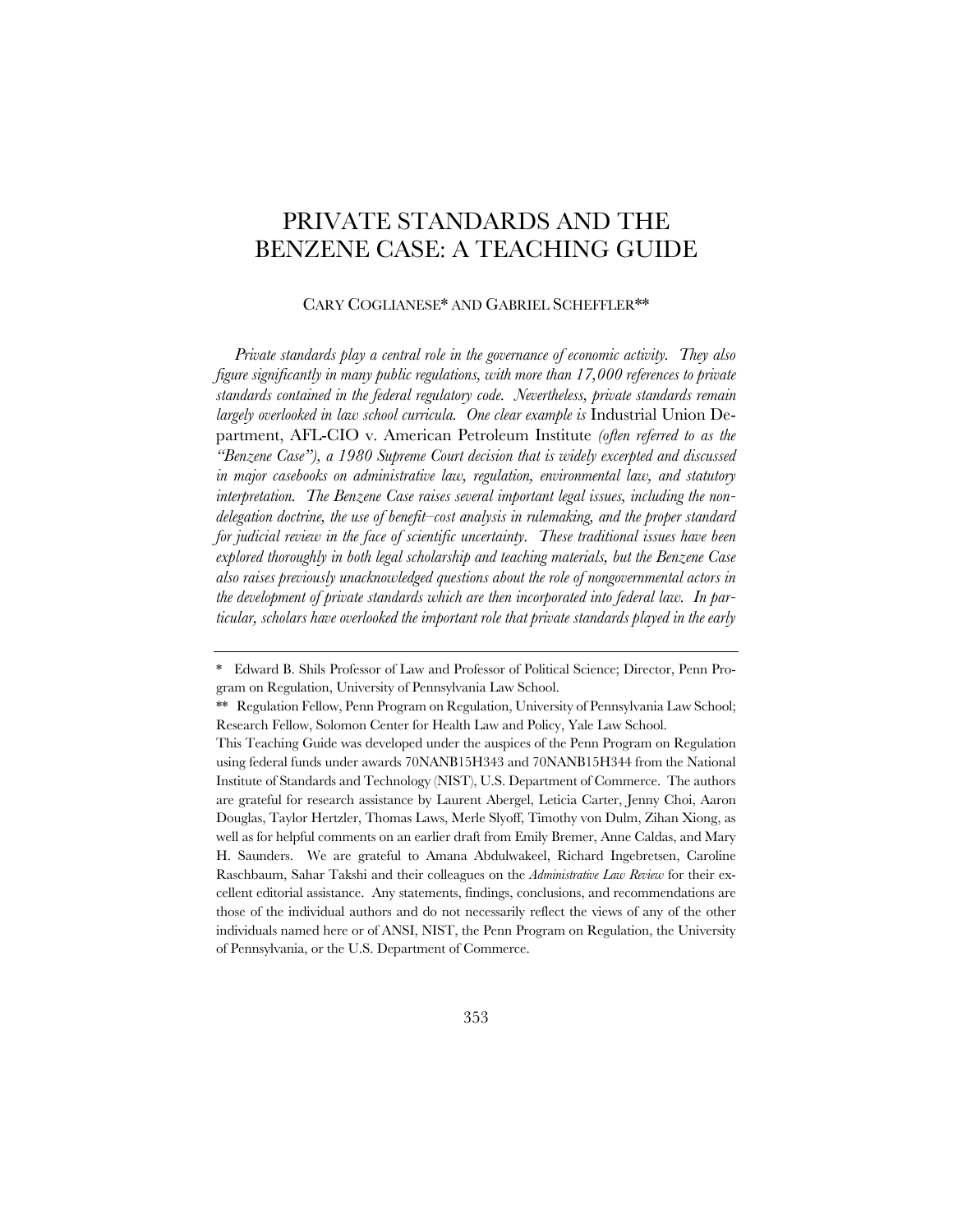*development of the Occupational Safety and Health Administration's regulatory limits on*  benzene. Addressing this oversight, we explain in this detailed Teaching Guide how the *Benzene Case provides an excellent opportunity for law faculty to introduce students to what private standards are, how they are developed, and the extent to which the government should rely on these standards. Given the ubiquity of private standards today and the extent to which they are woven into the fabric of regulation across a range of substantive domains, it is vital that law students begin to grapple with questions about their proper role in public law.*

| B. Standards Organizations Involved in the Benzene Case 364 |  |
|-------------------------------------------------------------|--|
|                                                             |  |
|                                                             |  |
|                                                             |  |
|                                                             |  |
|                                                             |  |
| В.                                                          |  |
| $C_{\cdot}$                                                 |  |
|                                                             |  |
|                                                             |  |

#### **INTRODUCTION**

This Teaching Guide and accompanying materials will help faculty teaching administrative law or environmental law courses to use the Supreme Court's opinion in *Industrial Union Department, AFL-CIO v. American Petroleum Institute*,<sup>1</sup> (often referred to as the "Benzene Case") to introduce the topic of private standards to law students. Private standards differ from regulations in that, as their name suggests, they are developed by nongovernmental entities—standards development organizations or trade associations.2Because compliance with private standards is not legally required, such standards are sometimes also referred to as "voluntary" standards.<sup>3</sup>

<sup>1.</sup> 448 U.S. 607 (1980) (plurality opinion).

<sup>2.</sup> *See* Emily S. Bremer, *On the Cost of Private Standards in Public Law*, 63 U. KAN. L. REV. 279, 301–02 (2015) (explaining how private standards are developed).

<sup>3.</sup> The National Technology Transfer and Advancement Act of 1995 refers variously to "technical standards that are developed or adopted by voluntary consensus standards bodies" or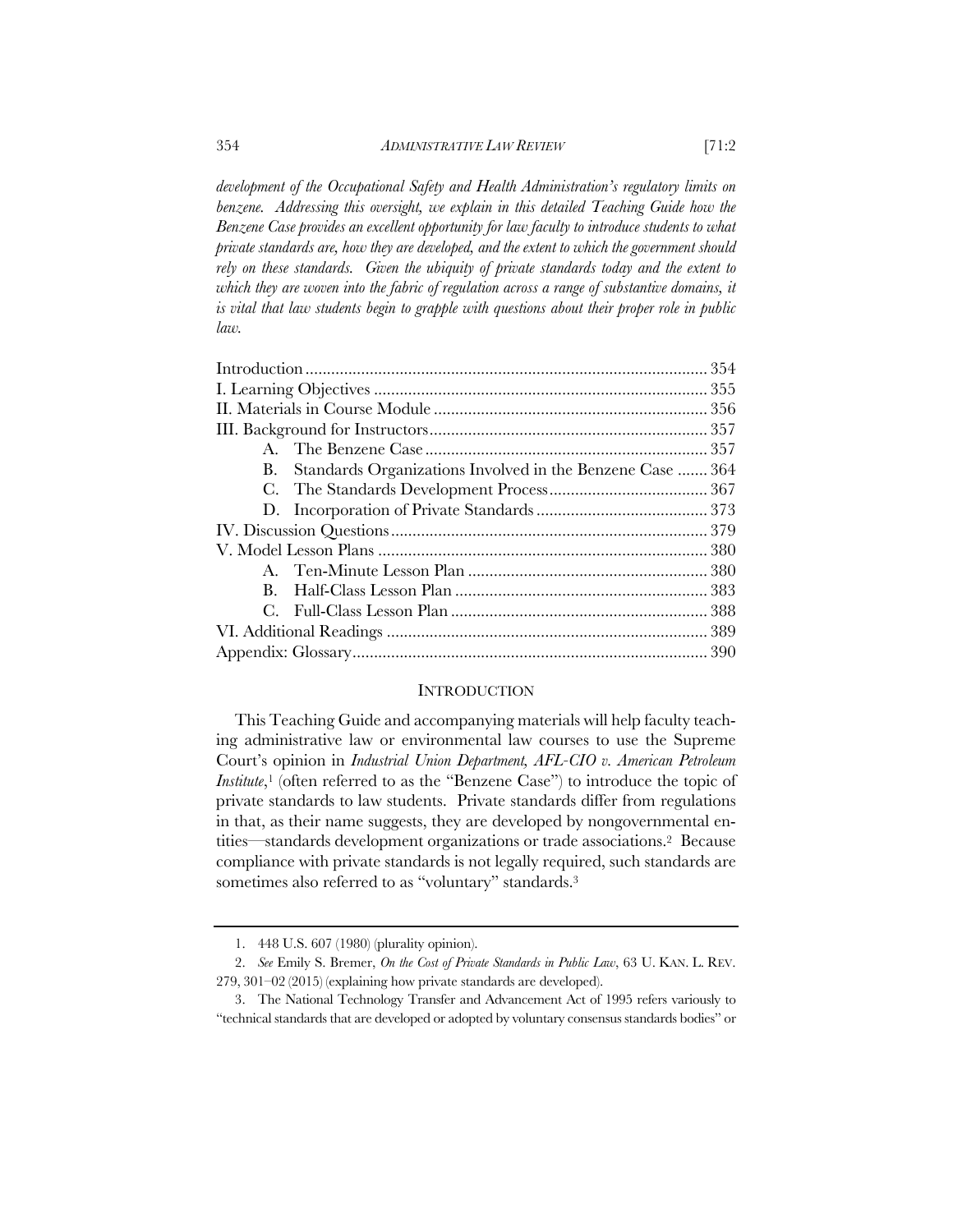Although private standards have for many years played a vital role in business practices and transactions, as well as in the development of government regulations, they have remained overlooked in most law school curricula. One clear example is the way that leading legal casebooks treat the Benzene Case.4 The case involves a dispute over a revision to an Occupational Safety and Health Administration (OSHA) rule on workplace exposure to benzene fumes. It has been excerpted or discussed extensively in law school textbooks on administrative law, labor law, legislation, and environmental law. Although excerpts from a number of these textbooks include the portion of the plurality opinion that expressly notes that OSHA had relied on a "national consensus standard" from the nongovernmental American National Standards Institute (ANSI) in setting its initial airborne limit on benzene, none of these leading books explains to students what ANSI is, nor do they provide any background on the meaning of a "national consensus standard" or private standards more generally.5

This Teaching Guide uses the Benzene Case to provide a window into the important but overlooked world of private standards. It is suitable for any course in which students will read the Benzene Case.

#### I. LEARNING OBJECTIVES

This Teaching Guide can be used by instructors specifically to prepare a lesson that will serve any or all of the following three primary objectives:

(1) To introduce students to the topic of private standards (also sometimes referred to as "voluntary standards");

simply to "private sector standards." National Technology Transfer and Advancement Act of 1995 § 12(d), 15 U.S.C. § 272 note (2012) (section entitled "Utilization of Consensus Technical Standards by Federal Agencies").

<sup>4.</sup> *Indus. Union Dep't, AFL-CIO*, 448 U.S. at 617–18.

<sup>5.</sup> For examples of leading casebooks that include a reference to ANSI in connection with the Benzene Case, see STEPHEN G. BREYER, RICHARD B. STEWART, CASS R. SUNSTEIN, ADRIAN VERMEULE & MICHAEL HERZ, ADMINISTRATIVE LAW AND REGULATORY POLICY: PROBLEMS, TEXT, AND CASES 58 (8th ed. 2017); GARY LAWSON, FEDERAL ADMINISTRATIVE LAW 79 (5th ed. 2009); JOHN MANNING & MATTHEW C. STEPHENSON, LEGISLATION AND REGULATION: CASES AND MATERIALS 504 (3d ed. 2017); JERRY MASHAW, RICHARD MERRILL & PETER SHANE, ADMINISTRATIVE LAW, THE AMERICAN PUBLIC LAW SYSTEM: CASES AND MATERIALS 870 (6th ed. 2009); ROBERT V. PERCIVAL, CHRISTOPHER H. SCHROEDER, ALLEN S. MILLER & JAMES P. LEAPE, ENVIRONMENTAL REGULATION: LAW, SCIENCE, AND POLICY 217 (8th ed. 2018); MARK ROTHSTEIN & LANCE LIEBMAN, EMPLOYMENT LAW: CASES AND MATERIALS 706 (7th ed. 2011); and PETER L. STRAUSS, TODD D. RAKOFF, CYNTHIA R. FARINA, & GILLIAN E. METZGER, GELLHORN AND BYSE'S ADMINISTRATIVE LAW: CASES AND COMMENTS 596 (11th ed. 2011).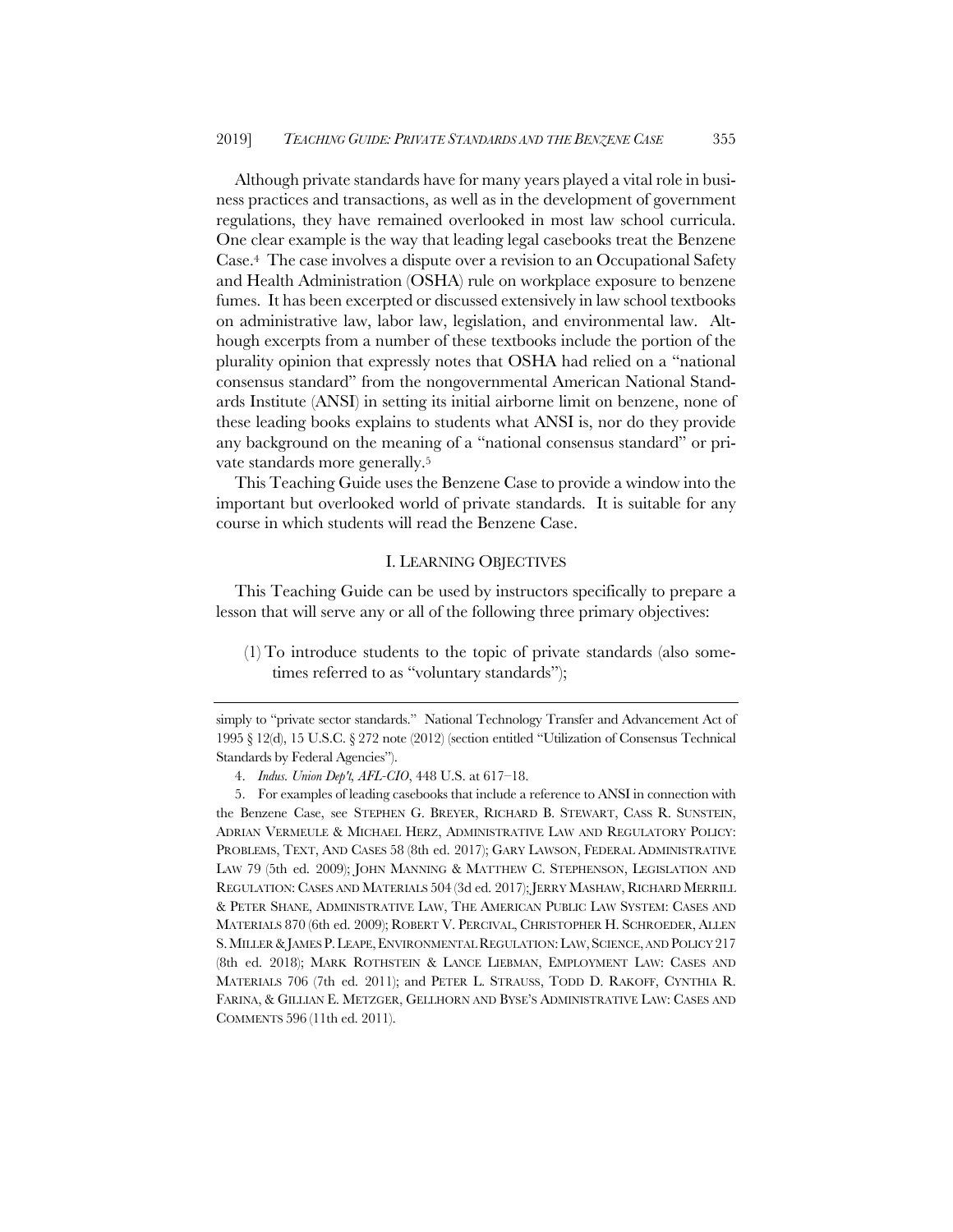- (2) To explore how government regulatory agencies rely on private standards; and
- (3) To help students reflect on why it might (or might not) be a good thing for the government to rely on private standards.

This Guide can be used flexibly to prepare a lesson that could last as little as ten minutes—for example, as part of an instructor's general introduction of the Benzene Case—or for an entire sixty-minute class session if used to devote more attention to private standards.

## II. MATERIALS IN COURSE MODULE

This Teaching Guide is part of a larger course module comprising readings, PowerPoint slides, and videos that may be useful for instructors or their students. The full course module contains:

- **Teaching Guide:** This document.
- **Readings to Assign:**
	- o Excerpt from *Industrial Union Department, AFL-CIO v. American Petroleum Institute*.
	- o Excerpt from American Industrial Hygiene Association, USA Standard: Acceptable Concentrations of Benzene (ANSI Z37.4-1969) (1969).6
- **PowerPoint Slides:** Optional if the instructor chooses to lecture for some or all of the class session.
- **Additional Background Materials:** Available online at www.codes-and-standards.org.
	- o American Industrial Hygiene Association, USA Standard: Acceptable Concentrations of Benzene (ANSI Z37.4-1969) (1969) (entire document).

<sup>6.</sup> AM. INDUS. HYGIENE ASS'N, ANSI Z37.4-1969, USA STANDARD: ACCEPTABLE CONCENTRATIONS OF BENZENE (1969), https://www.law.upenn.edu/live/files/7776-1969 benzene-standard. [hereinafter BENZENE STANDARD]. Permission was granted to the University of Pennsylvania Law School by the American National Standards Institute (ANSI) to make ANSI Z37.4-1969 available online for educational purposes. But it should be noted that ANSI Z37.4-1969 is an outdated and withdrawn standard and is no longer recognized or supported by the American Industrial Hygiene Association (AIHA). Furthermore, the original copyright holder, the United States of America Standards Institute (USASI), is no longer in business. As a result, ANSI Z37.4-1969 cannot be referred to as an American National Standard, an ANSI Standard, or a United States of America Standards Institute (USASI) standard. We thank Rosemary Maginniss of ANSI for her assistance in locating a copy of this historical standard for us.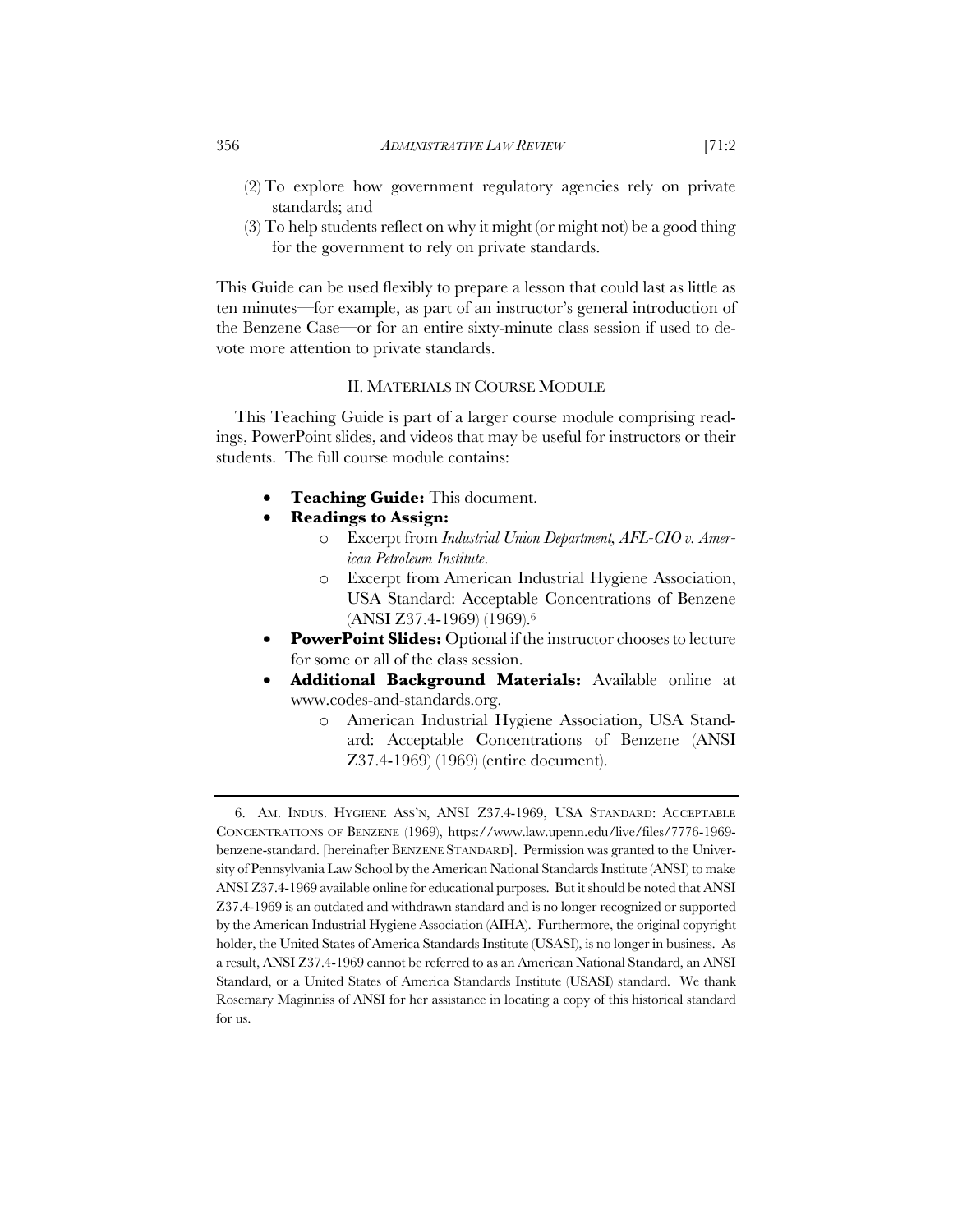- o American National Standards Institute, Key Steps (2018).7
- o Thomas O. McGarity, *The Story of the Benzene Case: Judicially Imposed Regulatory Reform Through Risk Assessment*, in *Environmental Law Stories* (Richard Lazarus & Oliver Houck, eds., 2011).
- o Materials from the incorporation by reference course module prepared by Professor Emily Bremer and available at www.codes-and-standards.org.
- o Videos available on the website about standards and incorporation by reference.

All of the above materials are available on the Penn Program on Regulation's Voluntary Codes and Standards website, www.codes-and-standards.org.

## III. BACKGROUND FOR INSTRUCTORS

Although private standards played an important role in the early development of the OSHA regulation that was being revised in the rulemaking at issue in the Benzene Case, the Supreme Court's opinion does not include any background information on what such standards are, where they come from, or the roles they play in regulation. What information it did provide, interestingly, is incomplete or even mistaken in parts. This Section of the Teaching Guide provides instructors with the background needed to teach students about the role that private standards played in the history of OSHA rulemaking leading up to the Benzene Case, and it then uses this case to provide a more general lesson about how private standards are developed and the role they play in federal regulation.

## *A. The Benzene Case*

We begin with a concise overview of the events leading up to the Supreme Court's decision in the Benzene Case, as well as the references to private standards contained in the Court's plurality opinion. We then discuss a few misleading aspects of the Court's treatment of private standards, and then provide some background as to relevant terminology and the various benzene standards themselves. The material in this Section can serve either as general background information for instructors or as material to present and discuss in class.

<sup>7.</sup> AM. NAT'L STANDARDS INST., AMERICAN NATIONAL STANDARD (ANS) DEVELOPMENT: KEY STEPS, https://share.ansi.org/Shared%20Documents/Standards%20 Activities/American%20National%20Standards/Procedures,%20Guides,%20and%20 Forms/ANS\_Steps\_080818.pdf (last visited March 22, 2019).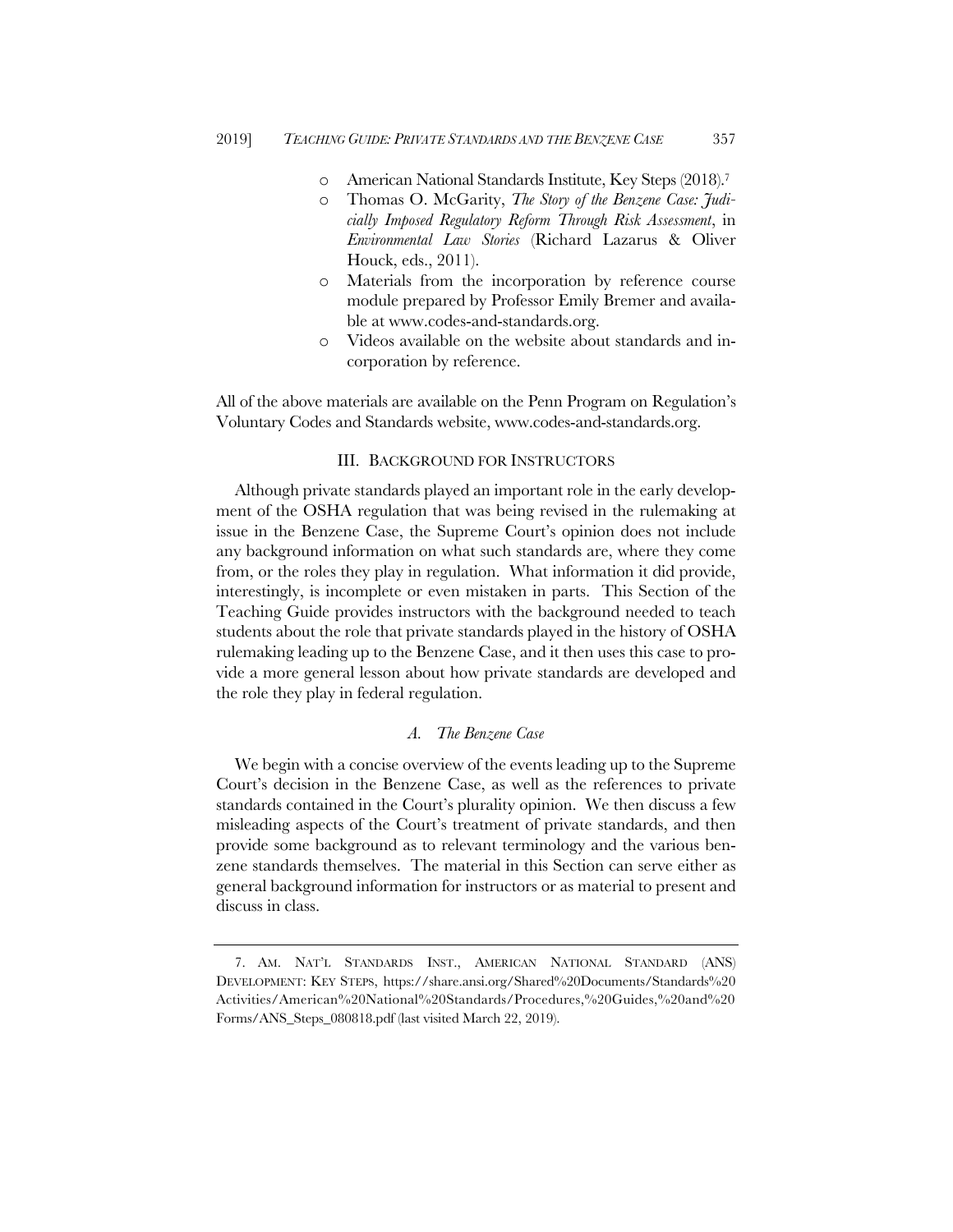*Case Summary.* In 1970, Congress passed the Occupational Safety and Health Act (OSH Act), which established OSHA and gave it the authority to regulate workplace conditions.8 In 1971, in response to mounting evidence about the health consequences of benzene (a toxic substance that at the time was primarily used in the production of various organic chemicals), OSHA adopted a regulation that limited concentrations of benzene in workplaces to 10 parts benzene per million parts of air (10 ppm).9 This rule relied on a growing body of epidemiological research linking exposure to high concentrations of benzene to potentially serious health consequences, including an increased risk of leukemia.10 The 10 ppm standard was relatively uncontroversial, since most workplaces could fairly easily keep their indoor air exposures to benzene below this level.<sup>11</sup>

In the years that followed, labor unions lobbied OSHA to lower its limit further,<sup>12</sup> but OSHA declined to do so. A separate research agency, the National Institute for Occupational Safety and Health (NIOSH), concluded that the 10 ppm limit was sufficient to protect against leukemia and other health risks.13 However, in 1976, after the publication of additional research linking benzene exposure to leukemia—and after the election of President Jimmy Carter14—NIOSH reversed course, issuing a recommendation that OSHA lower the exposure limit to 1 ppm.15 In addition, NIOSH informed OSHA that it was conducting an epidemiological study of the link between benzene exposure and leukemia at two Pliofilm plants in St. Mary's and Akron, Ohio, where employees had been exposed to benzene.<sup>16</sup> It also submitted

<sup>8.</sup> Occupational Safety and Health Act of 1970, 29 U.S.C. §§ 651–678 (1994). The Occupational Safety and Health Administration (OSHA) is an executive agency that is part of the U.S. Department of Labor and it is headed by the Assistant Secretary of Labor for Occupational Safety and Health.

<sup>9.</sup> *See* National Consensus Standards and Established Federal Standards, 36 Fed. Reg. 10,466, 10,503–04 (May 29, 1971); *see also Indus. Union Dep't, AFL-CIO*, 448 U.S. at 617–18; Occupational Exposure to Benzene, 43 Fed. Reg. 5918, 5919 (Feb. 10, 1978) (discussing the history of the 1971 benzene standard).

<sup>10.</sup> *Indus. Union Dep't, AFL-CIO*, 448 U.S. at 617–18.

<sup>11.</sup> Thomas O. McGarity, *The Story of the Benzene Case: Judicially Imposed Regulatory Reform Through Risk Assessment*, *in* ENVIRONMENTAL LAW STORIES 141, 154 (Richard Lazarus & Oliver Houck eds., 2011).

<sup>12.</sup> DAVID M. O'BRIEN, WHAT PROCESS IS DUE? COURTS AND SCIENCE-POLICY DISPUTES 165 (1987).

<sup>13.</sup> *Indus. Union Dep't, AFL-CIO*, 448 U.S. at 619.

<sup>14.</sup> *See* O'BRIEN, *supra* note 12, at 165 (discussing the revision of OSHA's benzene standard during the Carter Administration).

<sup>15.</sup> *See Indus. Union Dep't, AFL-CIO*, 448 U.S. at 619–21.

<sup>16.</sup> Occupational Exposure to Benzene, 43 Fed. Reg. 5918, 5919 (Feb. 10, 1978).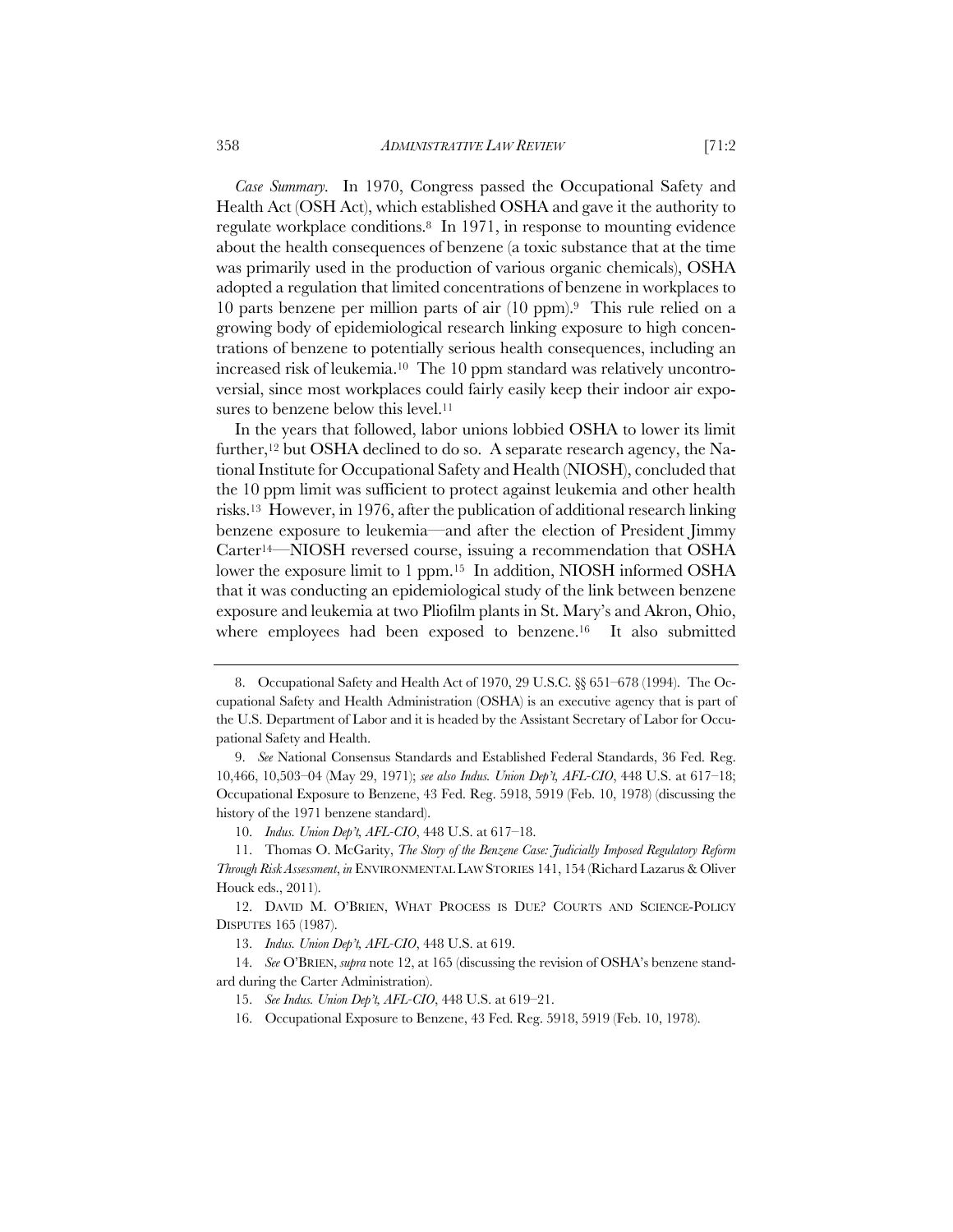preliminary findings from the study indicating that there was a five-fold increase in leukemia deaths for workers exposed to benzene compared to the average rate for U.S. males.17

In response, in May 1977, the Assistant Secretary of Labor in charge of OSHA issued an emergency temporary rule reducing the benzene exposure limit from 10 ppm to 1 ppm.18 As the Court's opinion in the Benzene Case makes clear, workers at petroleum refineries would be among the beneficiaries of the protection afforded by this lower limit, while the firms that owned and operated the refineries would bear the costs associated with complying with the temporary rule. The petroleum industry immediately filed for judicial review in the U.S. Court of Appeals for the Fifth Circuit, and the court stayed the temporary standard.19 OSHA then issued a notice of proposed rulemaking to lower the benzene exposure limit to 1 ppm permanently and to place stringent limits on exposure to liquid benzene.20 In February 1978, OSHA issued a final rule that permanently lowered the permissible exposure limit to 1 ppm.<sup>21</sup>

OSHA justified its policy change by concluding that benzene is a carcinogen, and, "once the carcinogenicity of a substance has been established qualitatively, *any* exposure must be considered to be attended by risk when considering any given population."22 OSHA concluded that ideally benzene exposure should be reduced to 0 ppm to safeguard workers' health, but that 1 ppm was the lowest level that was technologically feasible.23 The agency did not, however, rely on any evidence that lowering the benzene limit below 10 ppm would actually lower the incidence of leukemia.24 It concluded that the OSH Act did not require it to make a comprehensive analysis of costs and benefits, but rather to achieve the maximum positive impact on worker health.<sup>25</sup>

The American Petroleum Institute (API), the national trade association for the petroleum industry, again filed for judicial review and, in 1978, the Fifth Circuit held that OSHA had exceeded its statutory authority in promulgating its permanent rule because its findings were not supported by the administrative record.26

- 24. *Indus. Union Dep't, AFL-CIO*, 448 U.S. at 634.
- 25. *See* Occupational Exposure to Benzene, 43 Fed. Reg. at 5940.
- 26. *See Indus. Union Dep't, AFL-CIO*, 448 U.S. at 613–14.

<sup>17.</sup> *Id*. at 5927.

<sup>18.</sup> Emergency Temporary Standard for Occupational Exposure to Benzene; Notice of Hearing, 42 Fed. Reg. 22,516, 22,516–17 (May 3, 1977).

<sup>19.</sup> *Indus. Union Dep't, AFL-CIO*, 448 U.S. at 623.

<sup>20.</sup> *Id*. at 622–23, 627–28.

<sup>21.</sup> Occupational Exposure to Benzene, 43 Fed. Reg. at 5918.

<sup>22.</sup> *Id*. at 5932 (emphasis added).

<sup>23.</sup> *Id*. at 5947.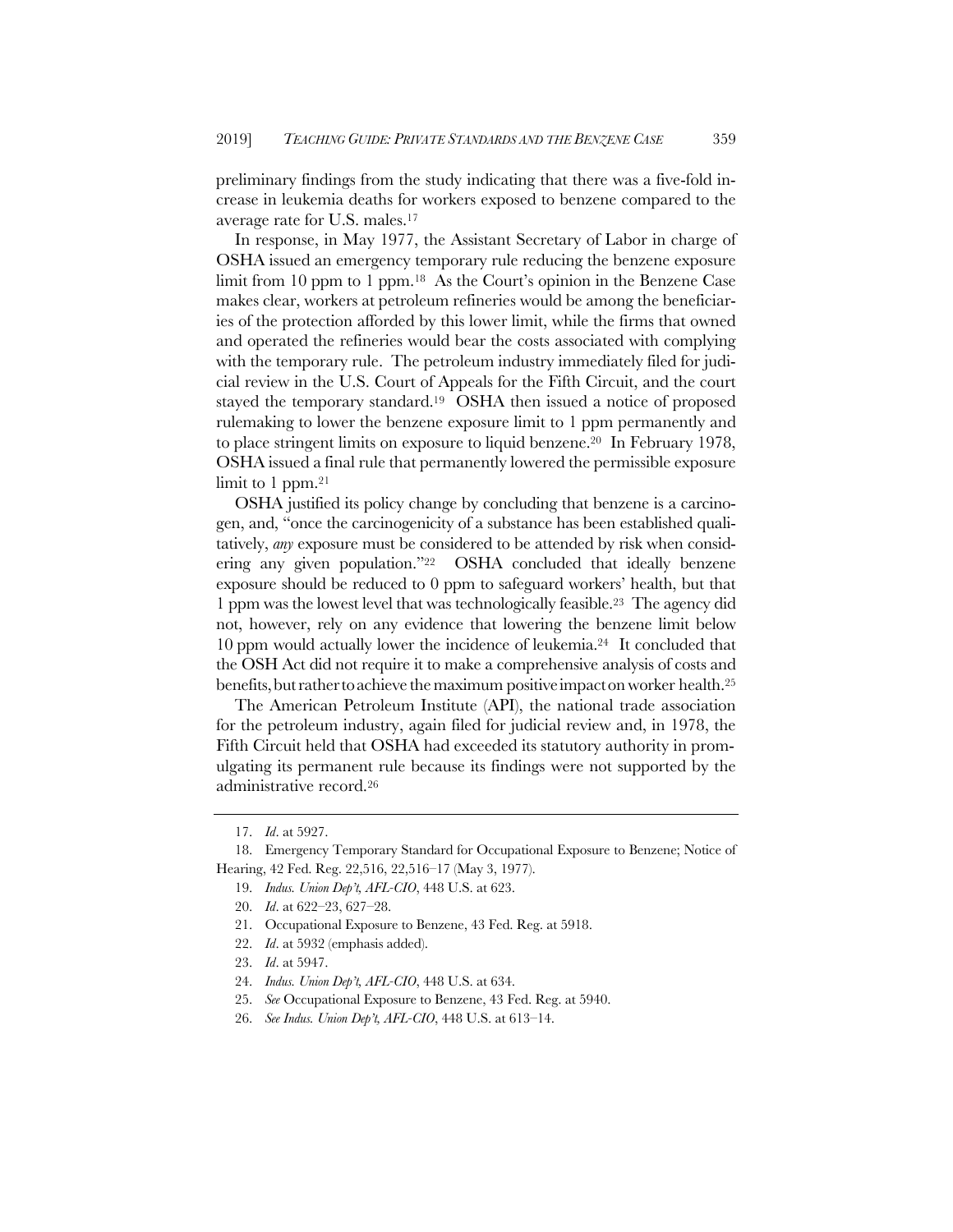In 1980, the Supreme Court affirmed the Fifth Circuit's ruling by a fiveto-four vote, but with only three other Justices signing onto Justice Stevens's plurality opinion. The plurality reasoned that "the burden was on the Agency to show, on the basis of substantial evidence, that it is at least more likely than not that long-term exposure to 10 ppm of benzene presents a significant risk of material health impairment."27 Justice Rehnquist concurred in the judgment on the grounds that, in his view, the OSH Act violated the non-delegation doctrine.28 Justice Marshall dissented, in an opinion joined by three other Justices, arguing that OSHA's actions were a lawful exercise of its authority under the OSH Act.29

*Legal Issues in the Benzene Case.* The Benzene Case is frequently discussed in courses on administrative law, statutory interpretation, and environmental law. It provides an opportunity for discussion of several important legal issues, including the proper standard of judicial review of agency action taken in the face of scientific uncertainty, the role of quantitative risk assessment and cost–benefit analysis in rulemaking, and the role of the non-delegation doctrine, either as a means of invalidating legislation or as a canon of statutory construction.30

*References to Private Standards in the Plurality Opinion*. The Court's plurality opinion contains two references to private standards, both of which are included in the excerpts from the opinion contained in leading casebooks. First, Justice Stevens mentions that OSHA's initial limit of 10 ppm was based on a "national consensus standard" from the American National Standards Institute (ANSI):

In 1969 the American National Standards Institute (ANSI) adopted a national consensus standard of 10 ppm averaged over an 8-hour period with a ceiling concentration of 25 ppm for 10-minute periods or a maximum peak concentration of 50 ppm. [43 Fed. Reg. 5918, 5919 (1978)]. In 1971, after the Occupational Safety and Health Act was passed, the Secretary adopted this consensus standard as the federal standard, pursuant to 29 U.S.C. § 655 (a).<sup>31</sup>

Second, in an accompanying footnote, Justice Stevens notes that OSHA had considered adopting a more permissive limit of 25 ppm based on documentation issued by the American Conference of Governmental Industrial Hygienists (ACGIH): "the Secretary complied with the directive to choose the most protective standard by selecting the ANSI standard of 10 ppm, rather

<sup>27.</sup> *Id.* at 653.

<sup>28.</sup> *See id*. at 671–80 (Rehnquist, J., concurring).

<sup>29.</sup> *See id.* at 688–724 (Marshall, J., dissenting).

<sup>30.</sup> *See, e.g.*, MASHAW, MERRILL&SHANE, *supra* note 5, at 883–88; Cass R. Sunstein, *Nondelegation Canons*, 67 U. CHI. L. REV. 315, 316 (2000).

<sup>31.</sup> *Indus. Union Dep't, AFL-CIO*, 448 U.S. at 617.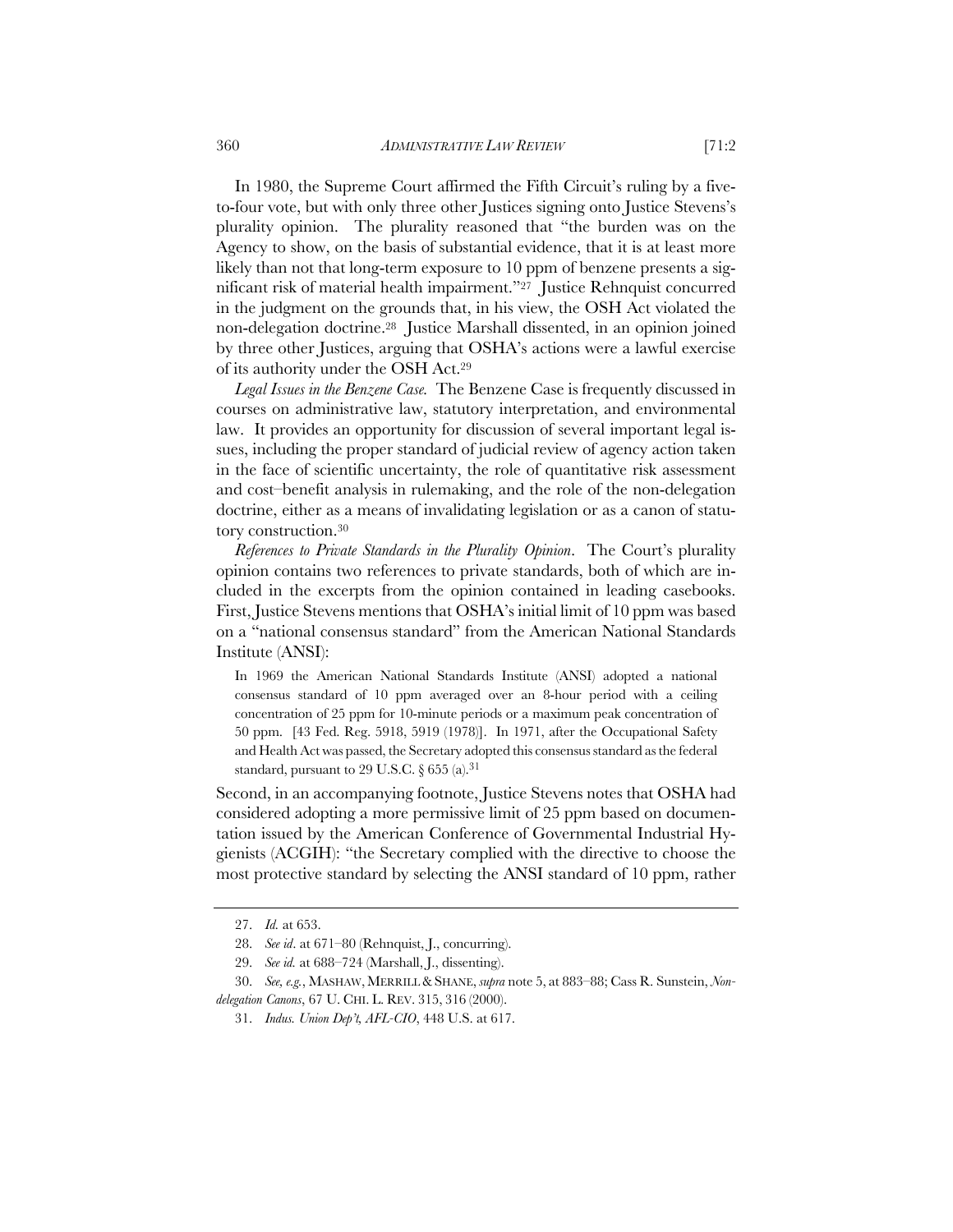than the 25 ppm standard adopted by the American Conference of Government [sic] Industrial Hygienists. 43 Fed. Reg. 5919 (1978)."32

Justice Stevens's opinion does not provide any background information about ANSI, ACGIH, or "national consensus standards." Although both ANSI and ACGIH are nongovernmental entities involved in the establishment of private standards, we have found that many students reading these passages in their casebooks understandably assume that ANSI and ACGIH are government agencies. After all, both ACGIH and ANSI are involved in the development of standards that are used in regulations, and ACGIH even has the word "governmental" in its name.

Although Justice Stevens's opinion refers to a 25 ppm ACGIH "standard," ACGIH at that time (and today) actually referred to the 25 ppm level as a "threshold limit value" (TLV).33 That 25 ppm TLV was developed in 1966 by a committee called the "Committee on Threshold Limit Values."34 ACGIH documentation from 1971 instructed industrial hygienists to ensure that "this limit should be considered a ceiling and exposure to higher concentrations not permitted."35 Through a formal policy statement that ACGIH adopted in 1988, the organization explicitly indicates that its TLVs should be treated as mere "guidelines" to help inform the professional judgment of industrial hygienists, not as "standards" per se. In particular, the organization notes that "[t]hese values are *not* fine lines between safe and dangerous concentrations . . . ."36

In addition to missing some of the nuance in ACGIH's limit values, Justice Stevens's opinion is somewhat misleading in its characterization of ANSI having "adopted a national consensus standard of 10 ppm." First, the opinion misstates the role that ANSI plays in the world of private standards. ANSI does not develop or adopt standards itself, but instead provides procedural guidelines for how other organizations develop them. In the case of benzene, the 10 ppm standard adopted in 1969 was actually developed by a

<sup>32.</sup> *Id*. at 617 n.7. Justice Stevens inaccurately refers to the American Conference of Governmental Industrial Hygienists (ACGIH) as the "American Conference of *Government* Industrial Hygienists" (emphasis added), instead of the American Conference of *Governmental* Industrial Hygienists.

<sup>33.</sup> AM. CONF. OF GOVERNMENTAL INDUS. HYGIENISTS, DOCUMENTATION OF THRESHOLD LIMIT VALUES (1966).

<sup>34.</sup> *Id*. at 3.

<sup>35.</sup> AM. CONF. OF GOVERNMENTAL INDUS. HYGIENISTS, DOCUMENTATION OF THRESHOLD LIMIT VALUES FOR SUBSTANCES IN WORKROOM AIR (1971).

<sup>36.</sup> *TLV Chemical Substances Introduction*, AM. CONF. OF GOVERNMENTAL INDUS. HYGIENISTS, http://www.acgih.org/tlv-bei-guidelines/tlv-chemical-substances-introduction (last visited Jan. 28, 2018).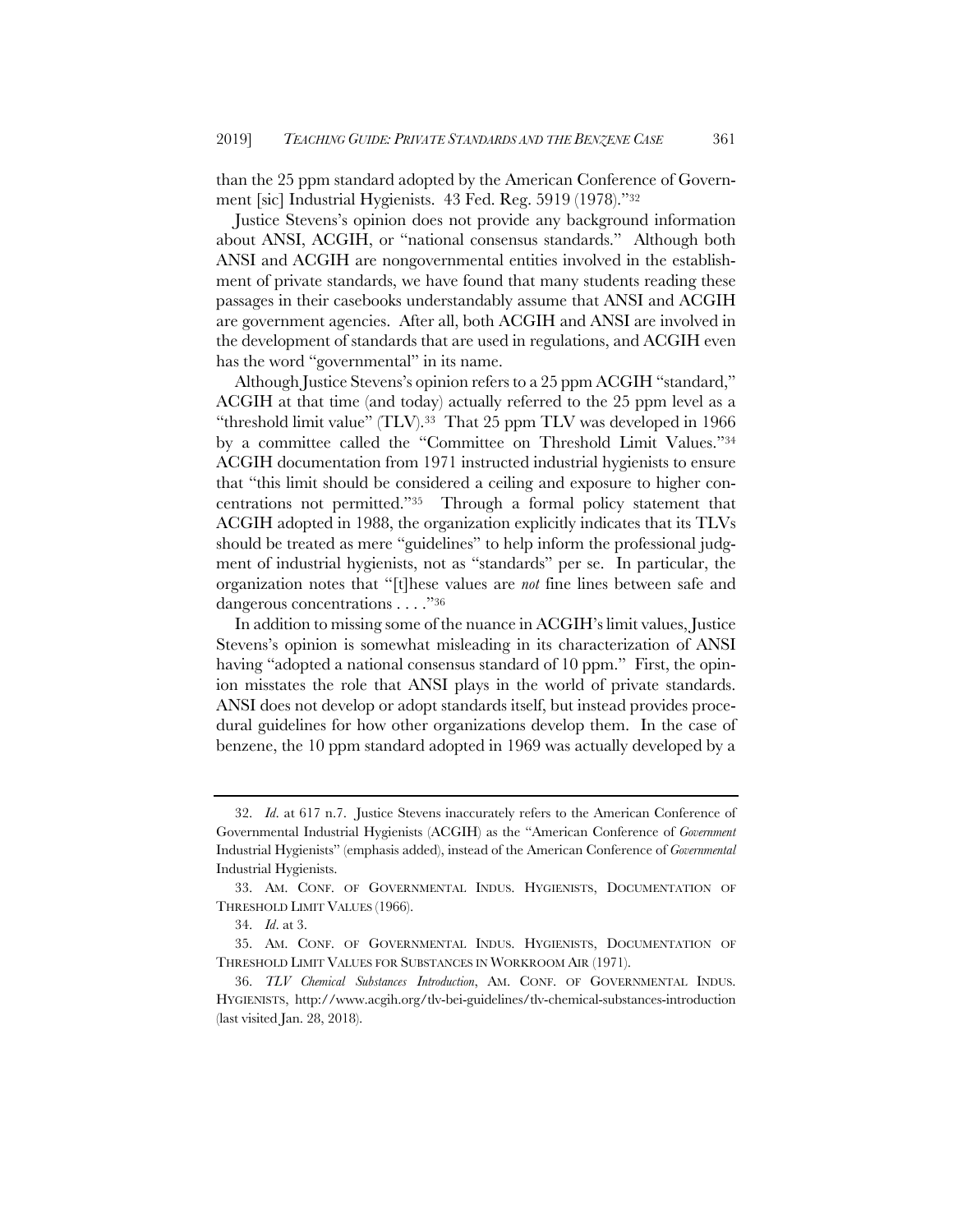different private standards organization called the American Industrial Hygiene Association (AIHA).37 After the standard had been developed under AIHA's auspices, ANSI later simply included the standard in a catalog of standards adopted by organizations like AIHA which, at the time, ANSI had recognized as an accredited standards developer.38 AIHA is never mentioned in Justice Stevens's opinion.

Second, although Justice Stevens credits ANSI with having adopted the 10 ppm standard in 1969, ANSI did not in fact exist at the time the 10 ppm standard was adopted.39 A predecessor organization—the United States of America Standards Institute (USASI)—oversaw and recognized AIHA and other standards developers at that time.40 It was only once USASI was reconstituted as ANSI in October 1969, a month after the 10 ppm benzene standard was adopted, that the standard became part of a collection of ANSI's "American National Standards."41 Of note, AIHA is no longer an ANSI-accredited standards developer, and the 10 ppm benzene standard has since lapsed.

Finally, in stating that "ANSI adopted a *national consensus standard*," Justice Stevens's opinion appears to suggest that the term "national consensus standard" derives from ANSI. However, the term actually derives from the OSH Act, which defines a "national consensus standard" as one that has been developed "by a nationally recognized standards-producing organization" through an open process—and has been "designated as such" by the Secretary of Labor.<sup>42</sup> Thus, no standards development organization can itself

<sup>37.</sup> *Id*. *See generally* AM. INDUS. HYGIENE ASS'N, https://www.aiha.org/Pages/default. aspx (last visited Mar. 22, 2019) (providing general information about AIHA).

<sup>38.</sup> AIHA is no longer a standards development organization and thus it is also no longer ANSI-accredited.

<sup>39.</sup> *See ANSI Centennial Timeline,* AM. NAT'L STANDARDS INST., https://share.ansi.org/ Shared%20Documents/News%20and%20Publications/Brochures/ANSI-centennial-time line.pdf (last visited Mar. 22, 2019) (describing how in 1969 "USASI reorganize[d] as the American National Standards Institute"). Of note, the federal government also made these same two mistakes in its brief. Brief for the Federal Parties at 10 n.9, Indus. Union Dep't, AFL-CIO v. Am. Petrol. Inst., 448 U.S. 607 (1980) (Nos. 78-911, 78-1036) ("And in 1969 the American National Standards Institute, a voluntary standards-setting organization, adopted a TLV of 10 ppm.").

<sup>40.</sup> *See ANSI Centennial Timeline, supra* note 39 (noting that in 1966 USASI was formed "in response to identified needs for a broader use of the consensus principle in developing and approving standards").

<sup>41.</sup> *See* BENZENE STANDARD, *supra* note 6. As noted, ANSI did not exist when the standard was adopted, and USASI no longer exists. *Id.* The standard is long out of date, formally withdrawn, and both AIHA and ANSI disavow any claim to it. *Id.* 

<sup>42.</sup> *See* 29 U.S.C. § 652(9) (1994).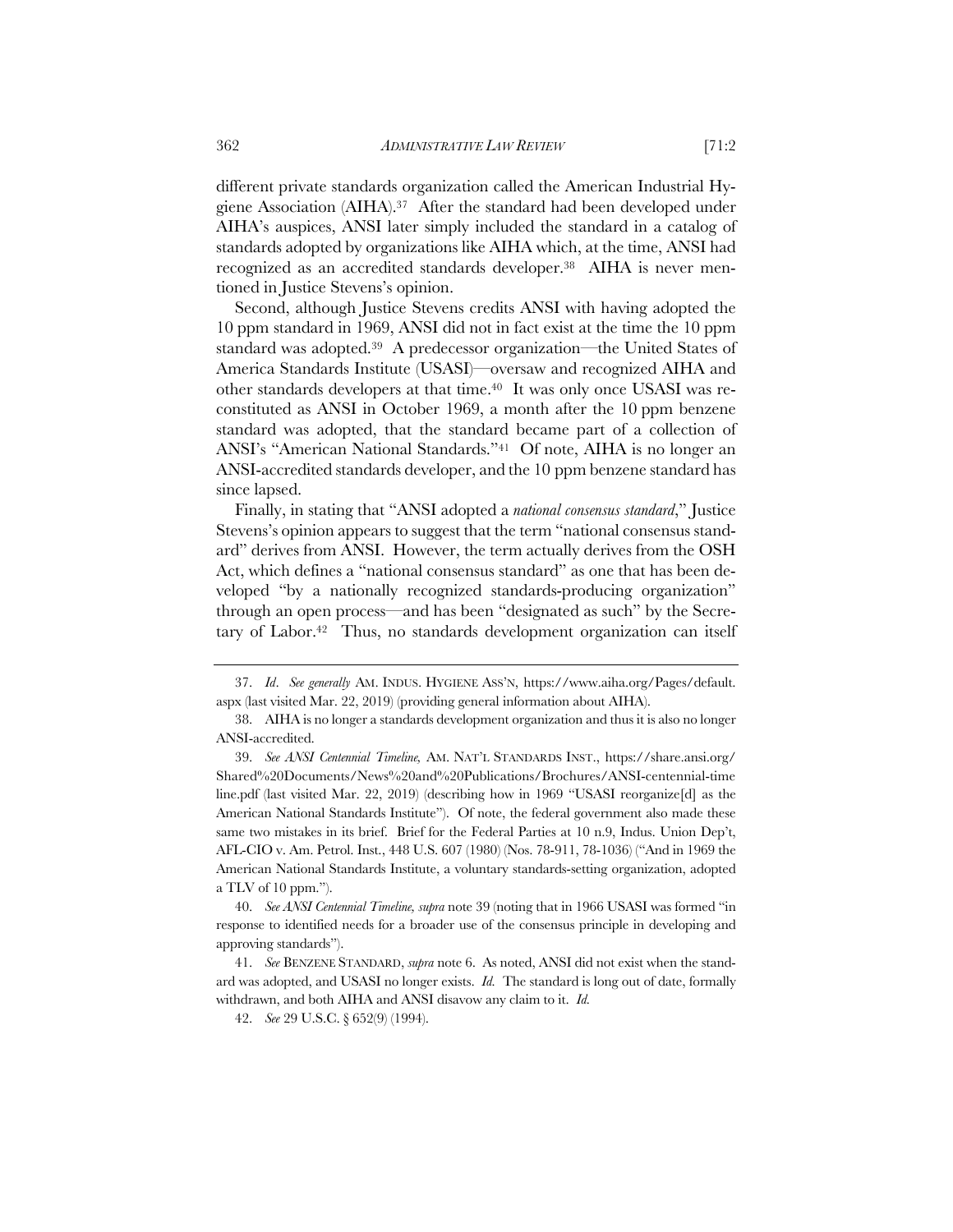"adopt" a national consensus standard; it can only create a standard that the Secretary could potentially designate as a national consensus standard.<sup>43</sup>

These subtleties in Justice Stevens's account could be helpful for an instructor to use as a "teachable moment" to encourage students to think critically about Supreme Court opinions, especially in their presentation of background material. For our purposes here, though, we simply have noted the above errors and omissions to clarify why, in the sections that follow, we refer to what Justice Stevens described as an ANSI standard instead as the "AIHA standard" or sometimes, simply as a reminder, the "AIHA ('ANSI')" standard.44 In the classroom, however, an instructor may well choose for convenience sake to refer simply to the private 10 ppm standard as the "ANSI standard" in order to remain consistent with the Court's opinion.

A further note on terminology is in order—both for purposes of this Teaching Guide as well as potentially for teaching these issues to students. When OSHA issues a rule setting a binding limit on workplace exposure to airborne benzene emissions, that regulation is also called a "standard." For example, Justice Stevens's opinion begins by noting that "[t]his litigation concerns a *standard* promulgated by the Secretary of Labor to regulate occupational exposure to benzene."45 Justice Stevens's usage tracks the OSH Act itself, which contains an entire section entitled "Standards," which authorizes the Secretary of Labor to issue binding health and safety rules: "The Secretary may by rule promulgate . . . any occupational safety or health standard."46

The Act further defines the term "occupational safety and health standard" as "a standard which requires conditions, or the adoption or use of one or more practices, means, methods, operations, or processes, reasonably necessary or appropriate to provide safe or healthful employment and places of employment."47 Thus, this case involves two kinds of standards: *public* standards, issued as rules by OSHA, and *private* standards, developed by organizations like AIHA. To avoid confusion, we refer to the OSHA standard as a "limit" or "regulation" in the discussion below, reserving the word "standard" for private standards.

<sup>43.</sup> *See id*.

<sup>44.</sup> We use "AIHA ('ANSI')" merely for convenience and clarity, placing "ANSI" in quotation marks in order to indicate that we are merely following the characterization of the standard in Justice Stevens's opinion. For the reasons discussed in the text above and in notes 6 and 27 *supra*, the 10 ppm standard was never truly an ANSI standard.

<sup>45.</sup> Indus. Union Dep't, AFL-CIO v. Am. Petrol. Inst., 448 U.S. 607, 611 (1980) (emphasis added).

<sup>46.</sup> 29 U.S.C. § 655(b) (1994).

<sup>47.</sup> *Id.* § 652(8).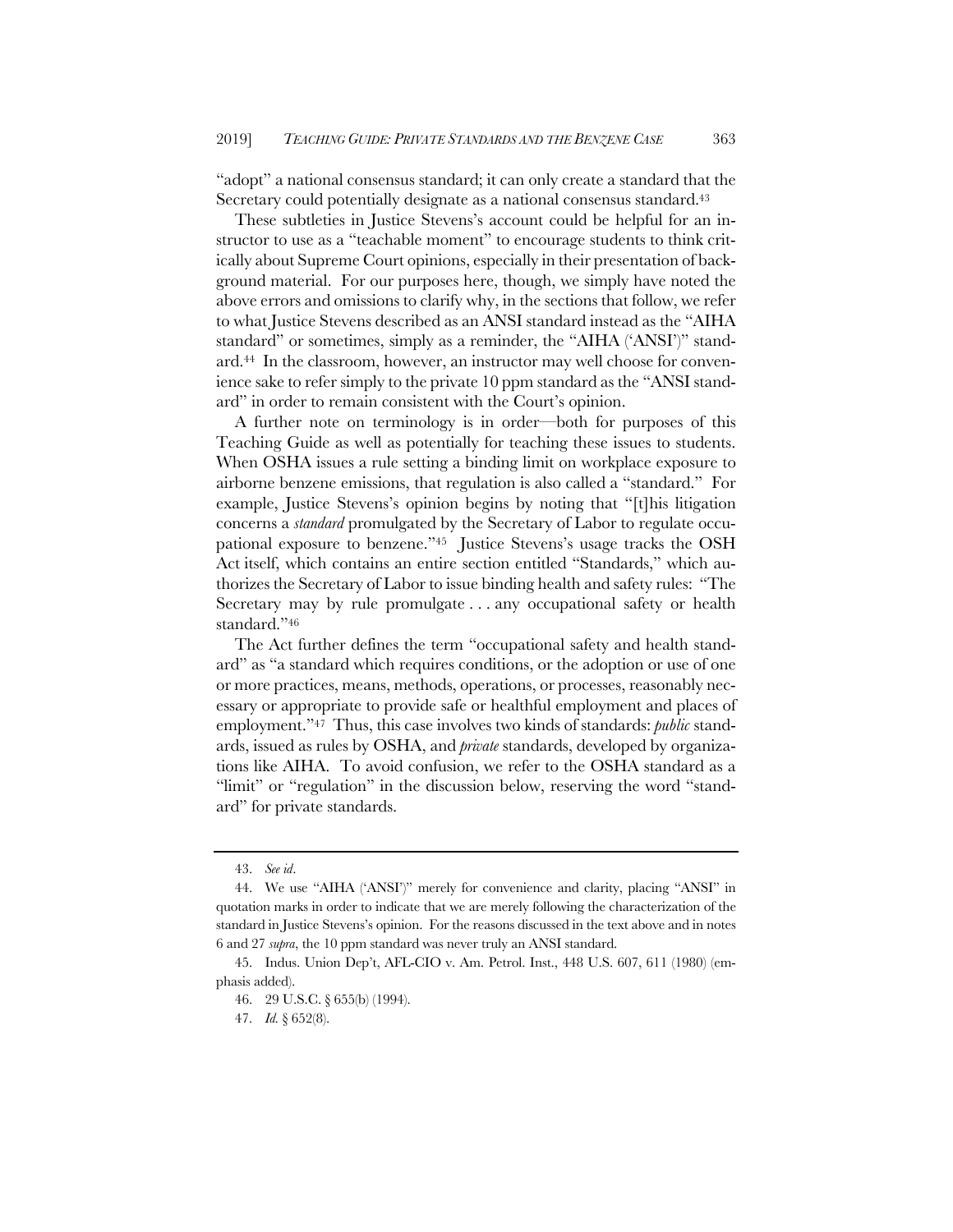*The AIHA ("ANSI") Benzene Standard (Z3.7.4-1969).* The 10 ppm benzene standard developed by AIHA in accord with a process consistent with ANSI's predecessor, USASI—and thus labeled a "USA Standard"—does more than just state a 10 ppm limit for air concentrations. It describes benzene's physical, chemical, and toxic properties, enumerates acceptable concentrations of benzene under different conditions, and describes the sampling procedure and analytical methods that should be used to monitor and analyze benzene exposure.

On its face, the document containing the standard also contains a range of useful information for anyone seeking to learn about private standards. We highlight here what the standard itself says about its legal status, the process by which it came to be adopted, and its purpose and intended use. First, the standard specifies that it is solely advisory and not legally binding:

A USA Standard is intended as a guide to the manufacturer, the consumer, and the general public. The existence of a USA Standard does not in any respect preclude anyone, whether he has approved the standard or not, from manufacturing, marketing, purchasing, or using products, processes, or procedures not conforming to the standard.<sup>48</sup>

Second, the foreword to the standard explains that it was developed as part of a larger process focused on a variety of different air contaminants:

This USA Standard Acceptable Concentrations of Benzene, Z3.7.4-1969, has been developed by a committee, national in scope, functioning under the procedures of the United States of America Standards Institute. This committee was organized to coordinate all available information on the various air contaminants and to establish acceptable concentrations which could be used in the development of means for controlling such contamination. For many years the need for standard acceptable concentrations of toxic dusts, gases, mists, vapors, and fumes in the air of work places has been recognized.... [T]he concentrations set forth in this standard reflect information obtained from all authoritative published data and the experience of the members of the committee.49

Finally, the benzene standard states that its purpose was "to provide useful information for the control of benzene exposures and to aid in the design and operation of equipment, so as to protect the health of workers."50

#### *B. Standards Organizations Involved in the Benzene Case*

This Section provides some background information on each of the four standards organizations implicated in the benzene saga, as context for the instructor or for possible use in class. As indicated in the previous Section,

<sup>48.</sup> BENZENE STANDARD, *supra* note 6, at 2.

<sup>49.</sup> *Id*. at 3.

<sup>50.</sup> *Id*. at 6.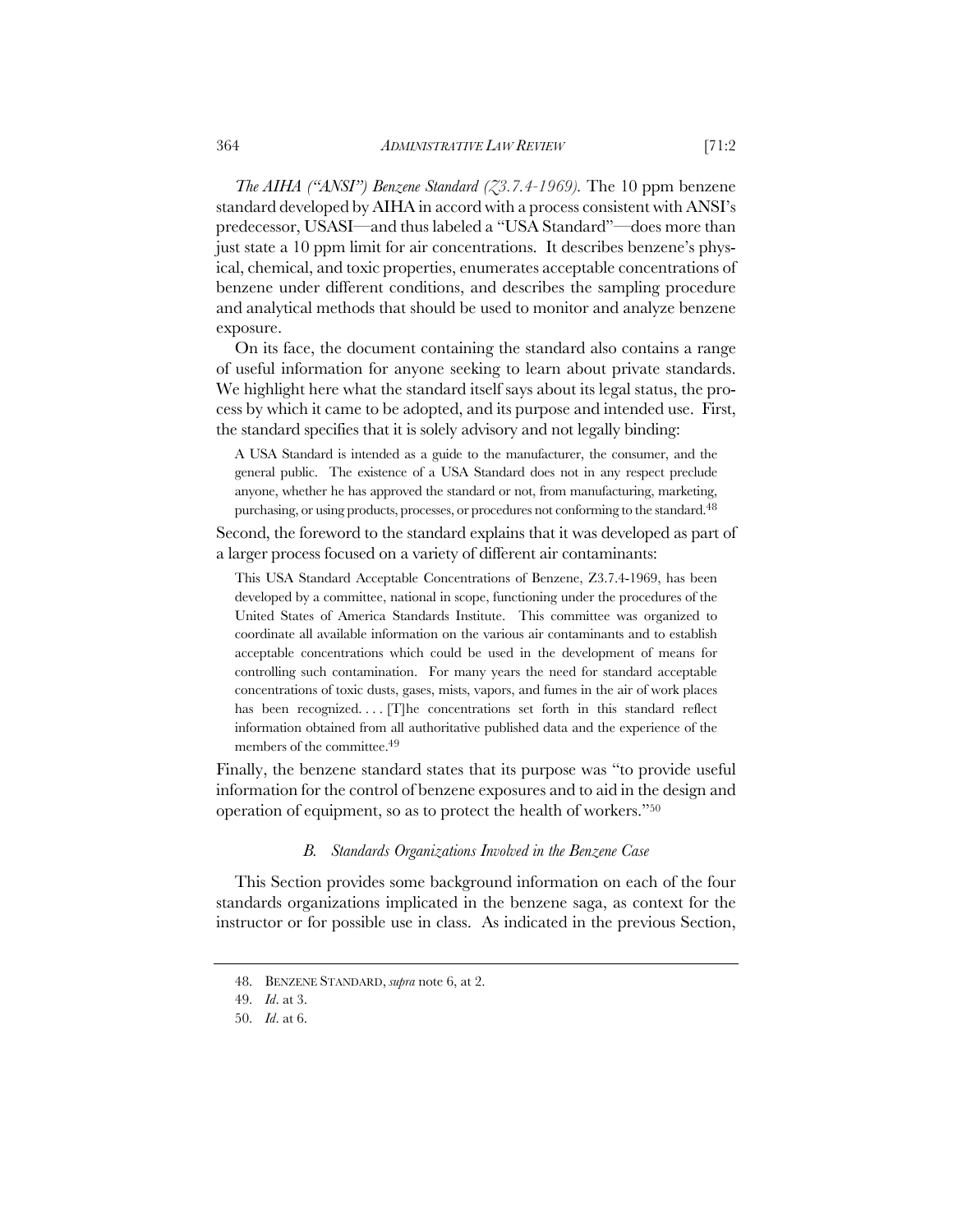although the plurality opinion in the Benzene Case refers only to ANSI and to ACGIH, two other standards organizations—AIHA and USASI—were actually more directly involved in developing the standard that OSHA initially adopted in 1971.

*The American Industrial Hygiene Association (AIHA).* AIHA served as the "sponsor" of the 10 ppm benzene standard, playing the leading role in initiating and supporting the development of the standard adopted in 1969.51 AIHA is a private nonprofit organization founded in 1939 and mostly composed of certified industrial hygienists; it no longer produces any standards (let alone one for benzene), but instead it sponsors research and develops educational materials aimed at safeguarding worker health.<sup>52</sup> Since the Benzene Case, AIHA dissolved the committee that originally developed the 10 ppm benzene standard and now disclaims responsibility for it.

AIHA currently focuses on an array of issues related to workplace safety, including aerosol technology, laboratory safety, nanotechnology, and noise hazards.53 AIHA and ACGIH also jointly produce a peer-reviewed journal, the *Journal of Occupational and Environmental Hygiene*, which disseminates research "in the areas of occupational, industrial, and environmental hygiene; exposure assessment; engineering controls; occupational and environmental epidemiology, medicine, and toxicology; ergonomics; and other related disciplines."54

*United States of America Standards Institute (USASI)*. The USASI, a predecessor to ANSI, was formed in 1966 "in response to identified needs for a broader use of the consensus principle in developing and approving standards; making the voluntary standards system more responsive to consumer needs; and strengthening U.S. leadership internationally."55 USASI

<sup>51.</sup> *See id.* at 1. *See generally* Robert W. Hamilton, *Role of Nongovernmental Standards in the Development of Mandatory Federal Standards Affecting Safety or Health*, 56 TEX. L. REV. 1329, 1343 (1978) ("Approximately twenty-five percent of all American National Standards are generated by the American National Standards Committees. ANSI usually designates an organizational member to sponsor and act as 'secretariat' for each committee; these sponsors oversee the activities, handle the paperwork, and generally ensure the smooth functioning of the committee. Although ANSI has a close relationship with these committees, they are not technically a part of ANSI and, as a consequence, ANSI publicly states that it does not itself write standards but serves only as verifier and coordinator.").

<sup>52.</sup> *Who We Are*, AM.INDUS. HYGIENE ASS'N (AIHA), https://www.aiha.org/about-aiha/ Press/Documents/2013%20AIHA%20FACT%20SHEET.pdf (last visited Mar. 22, 2019).

<sup>53.</sup> *Id*.

<sup>54.</sup> *Journal of Occupational and Environmental Hygiene*, AM. CONF. OF GOVERNMENTAL INDUS. HYGIENISTS, http://www.acgih.org/publications/journal/journal-of-occupationaland-environmental-hygiene (last visited Jan. 28, 2019).

<sup>55.</sup> *ANSI Centennial Timeline*, *supra* note 39. Prior to being named USASI, the entity was called the American Standards Association, and, before that, it was known as American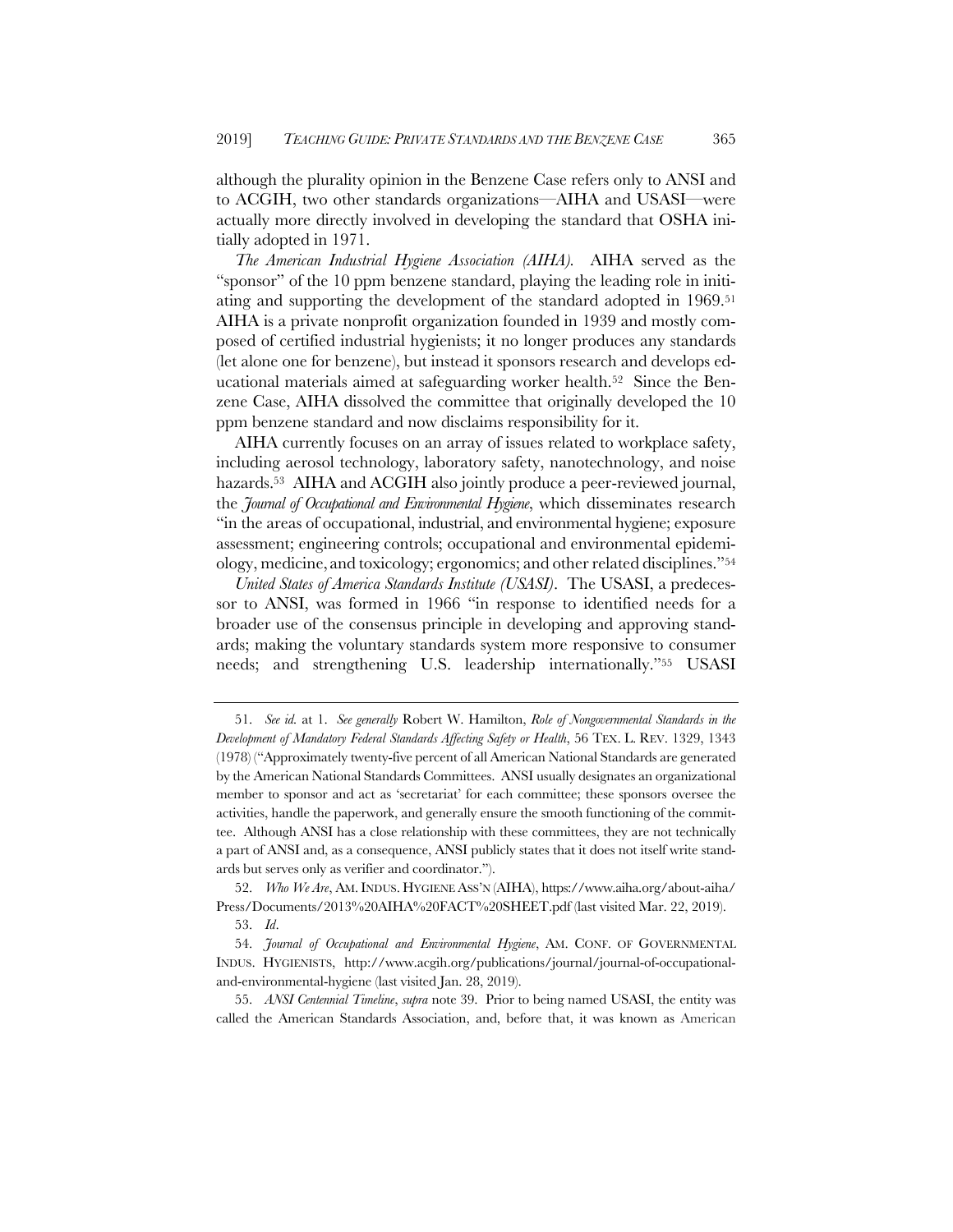approved the 10 ppm benzene standard and oversaw the committee which developed the standard.56 This committee included representatives from twenty different organizations, including those from government (e.g., the U.S. Department of the Labor, Bureau of Labor Standards), industry (e.g., the American Petroleum Institute), and the professions (e.g., the American Public Health Association, the American Industrial Hygiene Association, the American Conference of Governmental Industrial Hygienists).<sup>57</sup>

*The American National Standards Institute (ANSI).* ANSI is a private nonprofit organization that provides procedural oversight of the development of standards.58 ANSI's mission is to "enhance the global competitiveness of U.S. business and the U.S. quality of life by promoting and facilitating voluntary consensus standards and conformity assessment systems, and safeguarding their integrity."59 Of note, ANSI itself does not develop standards; rather, it "oversees the development and use of thousands of standards and guidelines by accrediting the procedures of standards developers and approving their documents as American National Standards."60 ANSI's membership includes corporations, government agencies, standards developers, and academic bodies, as well as others.<sup>61</sup>

ANSI states that its origins date back to World War I, when the federal government created a hybrid public-private committee to develop unified standards related to the war effort.<sup>62</sup> In 1918, several professional associations (mostly engineering organizations) came together with the Departments of War, Navy, and Commerce to form a predecessor to ANSI, the American Engineering Standards Committee (AESC).63 In 1928, AESC was reorganized and renamed the American Standards Association, which was then reconstituted in 1966 as the USASI.64 ANSI adopted its current name as a

Engineering Standards Committee. *See infra* notes 61–66 and accompanying text.

<sup>56.</sup> *See* BENZENE STANDARD, *supra* note 6, at 3, 7.

<sup>57.</sup> *Id.* at 3.

<sup>58.</sup> *About ANSI,* AM. NAT'L STANDARDS INST., https://www.ansi.org/about\_ansi/ overview/overview?menuid=1 (last visited Mar. 22, 2019). *See also* Hamilton, *supra* note 51, at 1342 ("ANSI functions as a centralized clearinghouse and coordinator . . . .").

<sup>59.</sup> *What Is ANSI? An Overview*, AM. NAT'L STANDARDS INST., https://share.ansi.org/ Shared%20Documents/News%20and%20Publications/Brochures/WhatIsANSI\_brochure. pdf (last visited Mar. 22, 2019).

<sup>60.</sup> *Id*. Standards sponsored by ANSI-accredited standards developers do not automatically become "American National Standards." The developer must seek approval from ANSI for individual documents.

<sup>61.</sup> *Id*.

<sup>62.</sup> Bremer, *supra* note 2, at 305.

<sup>63.</sup> *ANSI Centennial Timeline*, *supra* note 39.

<sup>64.</sup> *Id*.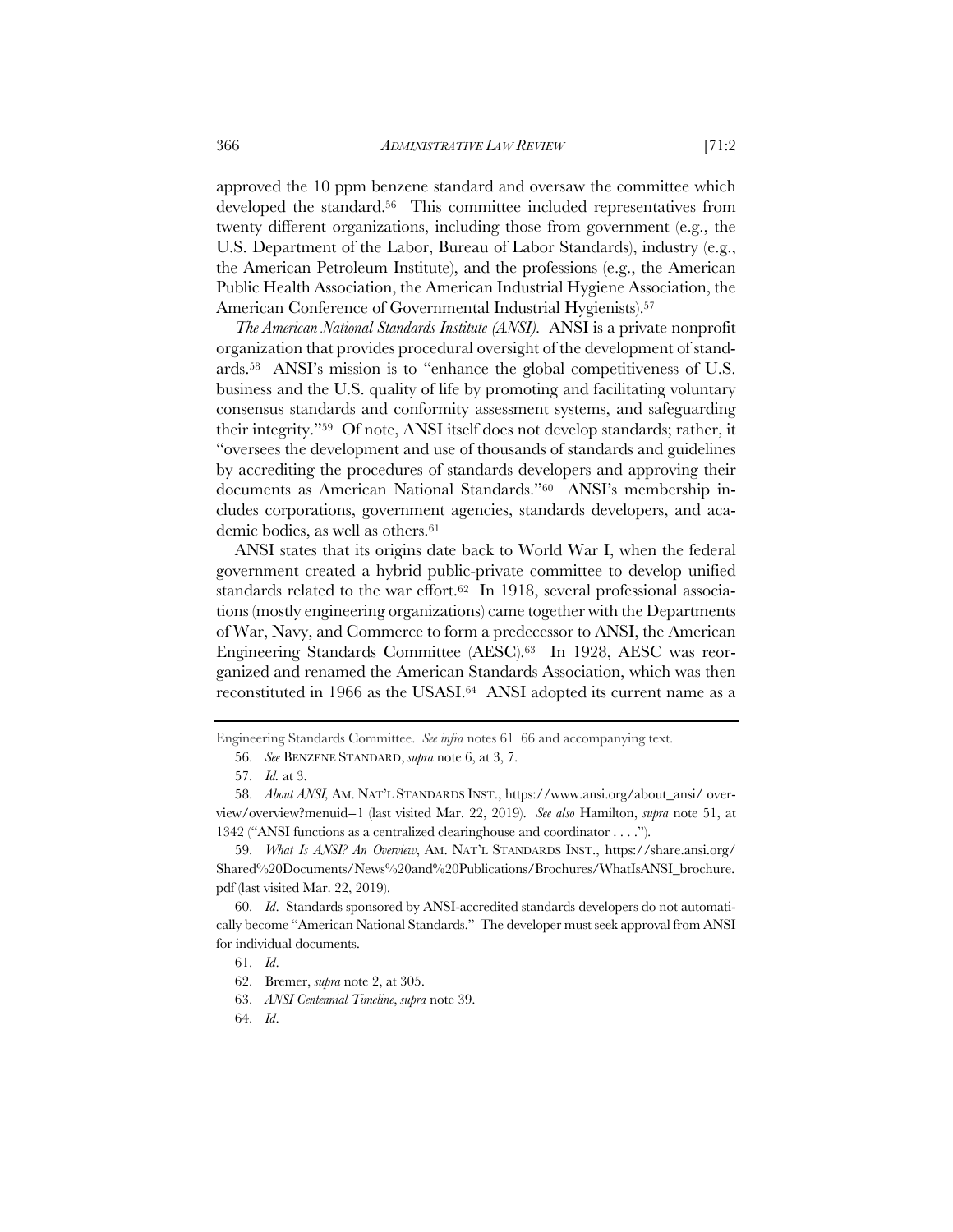new organization in 1969, when USASI formally folded.65 Thus, ANSI did not exist in its present form in September 1969 when the 10 ppm benzene standard was developed, although it subsequently included the standard in its own collection of standards shortly after the organization came into existence under the ANSI name in October 1969.66

*The American Conference of Governmental Industrial Hygienists (ACGIH)*. ACGIH is a private nonprofit organization founded in 1938 whose goal is "to encourage the interchange of experience among industrial hygiene workers and to collect and make accessible such information and data as might be of aid to them in the proper fulfillment of their duties."67 Although ACGIH initially had a higher benzene limit than the one OSHA adopted in 1971, ACGIH followed suit and lowered its own benzene threshold limit value to 10 ppm in 1974.<sup>68</sup> It has subsequently lowered its TLV still further.<sup>69</sup>

Today, in addition to maintaining a broad series of TLVs, ACGIH produces 400 publications on various issues, including industrial hygiene, environmental health, indoor air quality, and ergonomics.70 It also supports educational activities on an array of topics pertinent to worker safety, such as asbestos identification and measurement, bloodborne pathogens, and mold remediation.<sup>71</sup>

## *C. The Standards Development Process*

This Section focuses on the standards development process used by ANSIaccredited standards developers today. This process bears many similarities to the process that was used in 1969 to develop the 10 ppm benzene standard. As stated previously, the 10 ppm standard was not truly an ANSI standard and was instead developed by AIHA under a procedural framework overseen by the USASI. Nevertheless, since ANSI is the only accreditor of standards developers in the United States, its procedures are the most relevant today for professional students learning about the standards-development process, and they provide an excellent illustrative model for how the original 10 ppm standard would have come into existence.<sup>72</sup>

<sup>65.</sup> *Id*.

<sup>66.</sup> BENZENE STANDARD, *supra* note 6.

<sup>67.</sup> *About Us: History*, AM. CONF. OF GOVERNMENTAL INDUS. HYGIENISTS, http://www. acgih.org/about-us/history (last visited Mar. 22, 2019).

<sup>68.</sup> Occupational Exposure to Benzene, 43 Fed. Reg. 5918, 5919 (Feb. 10, 1978).

<sup>69.</sup> *See, e.g.*, Peter F. Infante, *Benzene and Leukemia: The 0.1 ppm ACGIH Proposed Threshold Limit Value for Benzene*, 7 APPLIED OCCUPATIONAL ENVTL. HYGIENE 253 (1992).

<sup>70.</sup> AM. CONF. OF GOVERNMENTAL INDUS. HYGIENISTS, *supra* note 67.

<sup>71.</sup> *Id*.

<sup>72.</sup> *See* Hamilton, *supra* note 51, at 1978 (describing ANSI "as a centralized clearinghouse and coordinator for the voluntary standards program").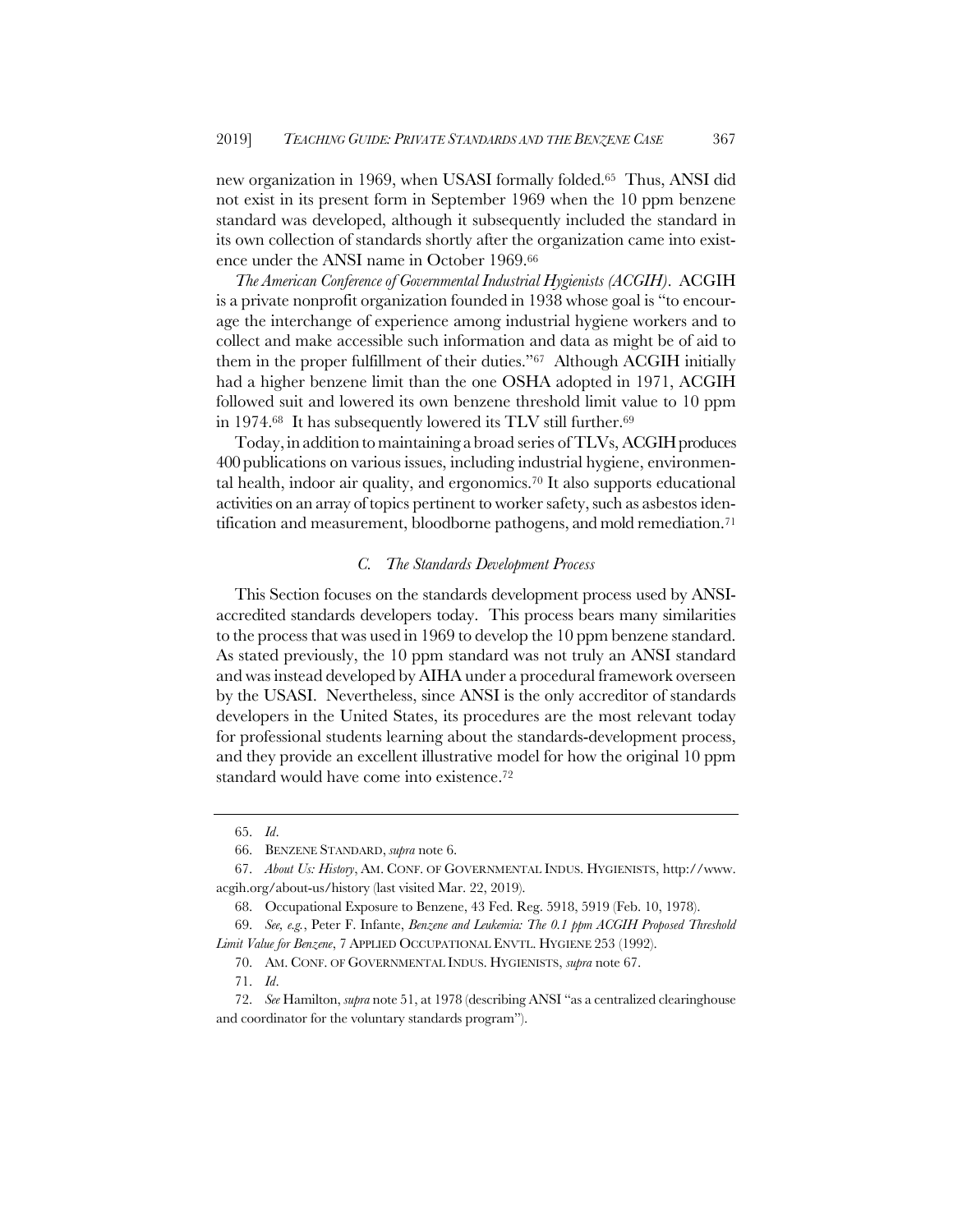To develop an approved "American National Standard," a standard-developing organization must first be accredited by ANSI as a "Developer of American National Standards."73 Examples of such accredited organizations today include: the API; American Society of Heating, Refrigerating and Air-Conditioning Engineers, Inc.; American Society of Mechanical Engineers; ASTM International; the Institute of Electrical and Electronics Engineers; National Electrical Manufacturers Association; and the National Fire Protection Association.74 ANSI accredits these and more than 230 other organizations that set standards, but it does not actually develop any standards itself. Although any entity can issue what it purports to be an industry standard, ANSI-accreditation is viewed as an indicator of the fairness of the standards-development process and is thus taken as a sign of the legitimacy of the underlying standard.

To be accredited by ANSI today, a standard developer must submit an application to ANSI's accrediting body, the Executive Standards Council (ExSC), demonstrating its compliance with ANSI's accreditation requirements.75 If the ExSC decides to grant accreditation, it may later suspend or withdraw the accreditation if it determines that the developer has not maintained its compliance with ANSI requirements.76

Standards developed by accredited developers are not automatically designated as "American National Standards." To achieve this designation, standards must specifically be developed by an accredited organization in accordance with procedures that conform with ANSI's "Essential Requirements."<sup>77</sup> These requirements are in turn designed to ensure that standards development adheres to "due process," which ANSI defines as follows:

<sup>73.</sup> AM. NAT'L STANDARDS INST., ANSI ESSENTIAL REQUIREMENTS: DUE PROCESS REQUIREMENTS FOR AMERICAN NATIONAL STANDARDS 13–14 (Jan. 2018) [hereinafter ANSI ESSENTIAL REQUIREMENTS], https://share.ansi.org/Shared%20Documents/Standards%20 Activities/American%20National%20Standards/Procedures%2C%20Guides%2C%20 and%20Forms/ANSI-Essential-Requirements-2018.pdf ("Accreditation is a pre-condition for submitting a standard for consideration for approval as an American National Standard.").

<sup>74.</sup> AM. NAT'L STANDARDS INST., ANSI ACCREDITED STANDARDS DEVELOPERS LIST (2019), www.ansi.org/asd (last visited Mar. 22, 2019).

<sup>75.</sup> *See* ANSI ESSENTIAL REQUIREMENTS, *supra* note 73, at 13–14; *see also* Hamilton, *supra* note 51, at 1342 ("Some organization members, however, decide whether or not to submit each standard that they develop to ANSI on a standard-by-standard basis. Many ANSI members that develop standards that might qualify under ANSI procedures do not submit all of them for approval; they may feel that the standard does not have a broad enough interest or that questions may be raised about the existence of a consensus or the need for recognition as an American National Standard.").

<sup>76.</sup> ANSI ESSENTIAL REQUIREMENTS, *supra* note 73, at 14–15.

<sup>77.</sup> *Id*.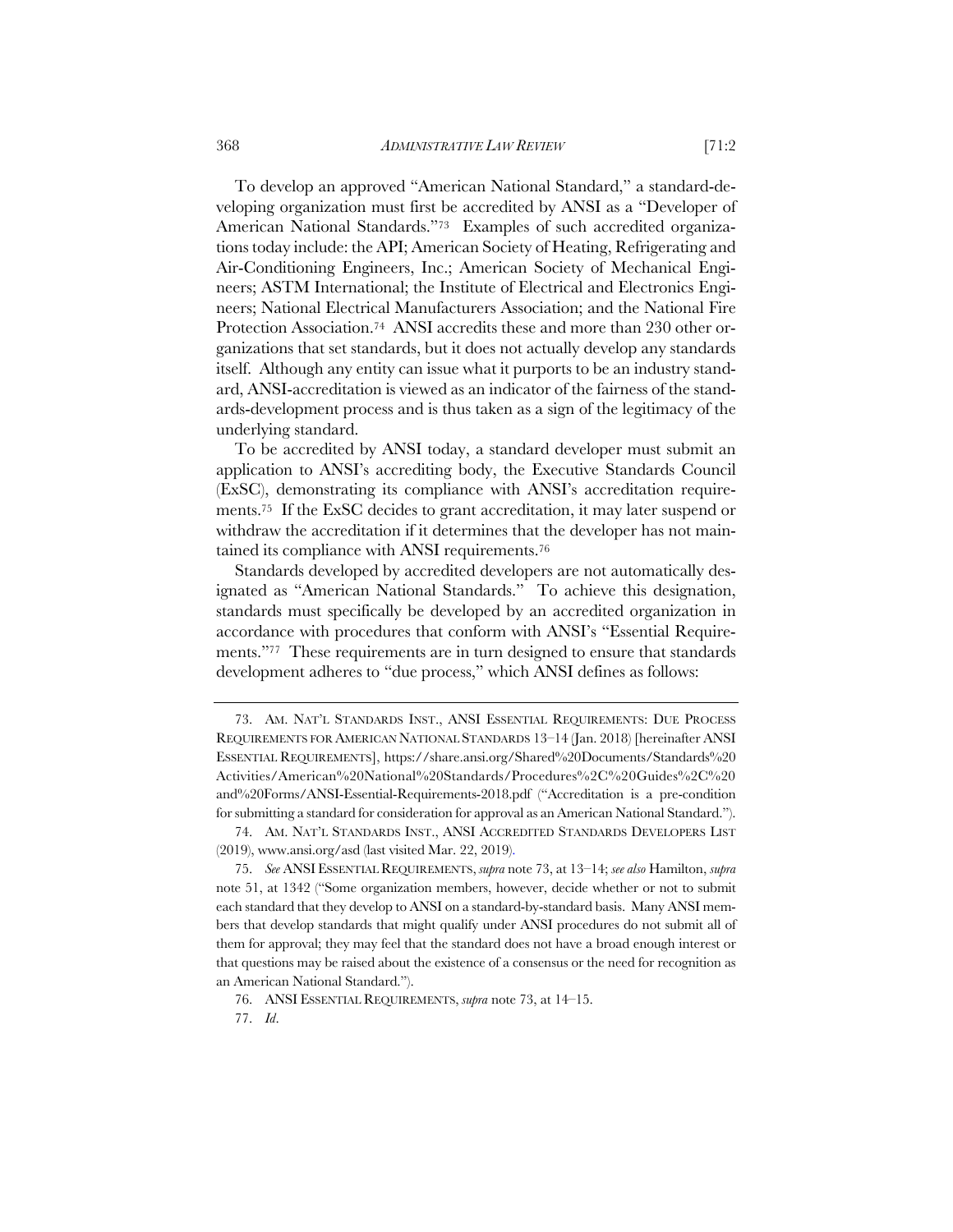Due process means that any person (organization, company, government agency, individual, etc.) with a direct and material interest has a right to participate by: a) expressing a position and its basis, b) having that position considered, and c) having the right to appeal. Due process allows for equity and fair play.78

ANSI further states that a standards-development process that will satisfy its due process principle will meet at least ten "minimum acceptable. . . requirements" in the following areas:79

- 1. Openness
- 2. Lack of dominance
- 3. Balance
- 4. Coordination and harmonization
- 5. Notification of standards development
- 6. Consideration of views and objections
- 7. Consensus vote
- 8. Appeals
- 9. Written procedures
- 10. Compliance with normative American National Standards policies and administrative procedures.80

For each of these ten requirements, ANSI offers additional details. To meet the requirement for a lack of dominance, for example, a committee or other body developing a standard "shall not be dominated by any single interest category, individual or organization."81 ANSI further defines dominance as "a position or exercise of dominant authority, leadership, or influence by reason of superior leverage, strength, or representation to the exclusion of fair and equitable consideration of other viewpoints."82 Similarly, to meet ANSI's balance requirement, a "standards development process should have a balance of interests" and a standards developer should actively engage in outreach if needed to ensure such balance is attained.83

To begin developing an American National Standard, ANSI-accredited developers must thus identify a balanced set of interested individuals, representatives of affected organizations, and relevant experts, and then invite them to form a "consensus body" organized for the purpose of developing the standard.84 After such a body deliberates, it publishes a proposed

83. *Id.*

<sup>78.</sup> *Id.* at 4.

<sup>79.</sup> *Id*. at 4–5.

<sup>80.</sup> *Id.* 

<sup>81.</sup> *Id.* at 4.

<sup>82.</sup> *Id.*

<sup>84.</sup> AM. NAT'L STANDARDS INST., AMERICAN NATIONAL STANDARD (ANS) DEVELOPMENT: KEY STEPS, https://share.ansi.org/Shared%20Documents/Standards%20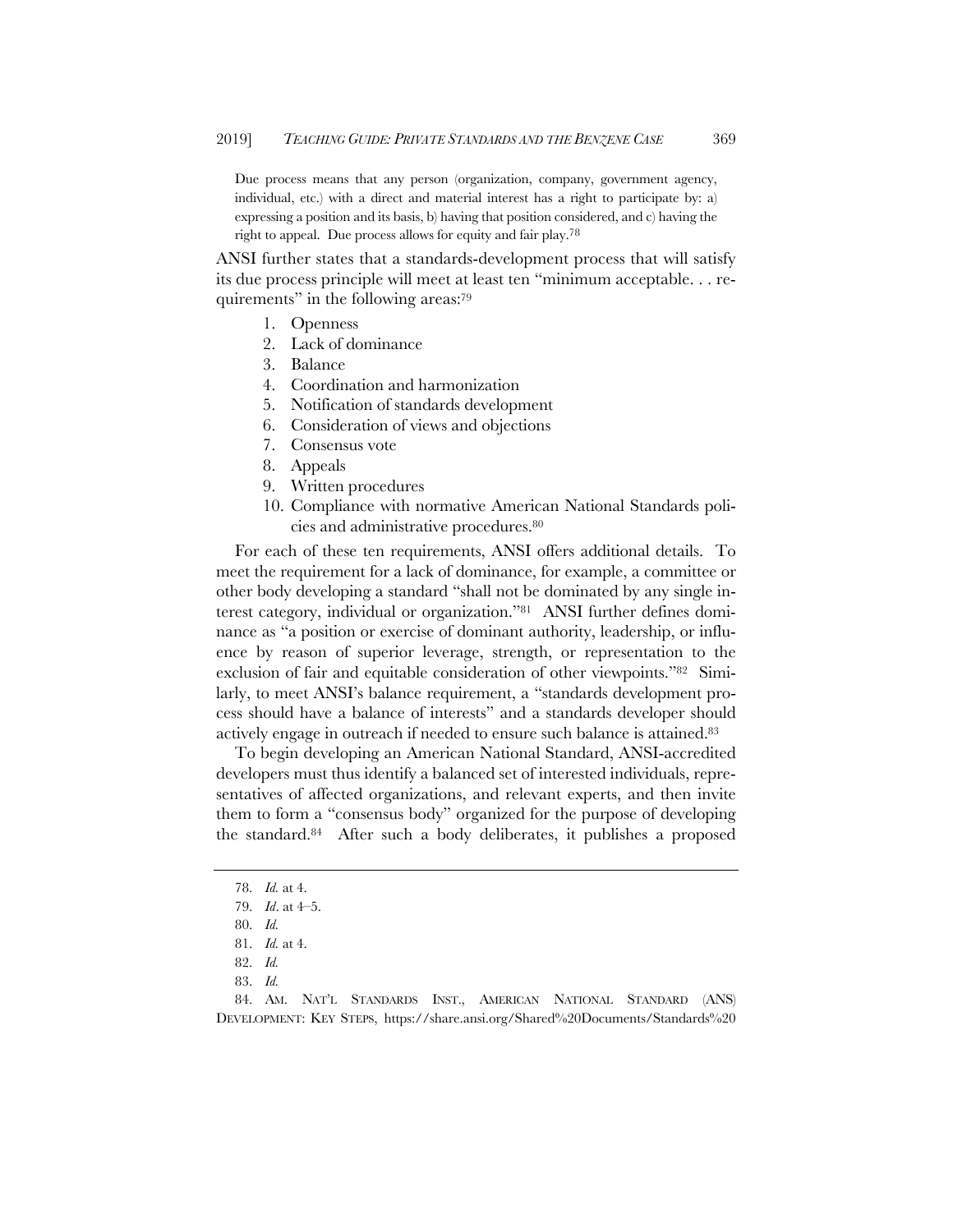standard in an ANSI publication for public review and comment before it can be finalized.85 From there, the draft then enters a review period, during which negative votes and comments are considered and responded to by the body. Ultimately, the draft must be voted on by the consensus body. If a "consensus" is reached, then documentation showing that due process requirements have been met is submitted by the sponsoring standards developer in support of a request for the approval of the standard as an American National Standard (ANS).86 The ANSI Board of Standards Review is the committee at ANSI that approves standards as ANS for most ANSIaccredited standards developers.87 If a standard is approved, it becomes an "American National Standard."88

Standards developers must also have an appeals process in place "for the impartial handling of procedural appeals regarding any action or inaction."89 Under the "Essential Requirements," affected parties must be given the right to appeal to ANSI, once they have exhausted their appeals through the developer.90

These requirements are similar to those ANSI put in place soon after it came into existence in 1969. At that time, ANSI had in place two alternative methods for developing standards:

The first procedure, the canvass method, involves the submission of a proposed standard by an interested group to a vote of knowledgeable individuals and organizations. The voter list must be approved for comprehensiveness by ANSI, and the completed standard and voting results are also reviewed by that organization. The other principal method used to develop standards is the committee method, whereby representatives of affected groups are chosen to form a committee, with an interested organization as secretariat. This committee develops the standard, which again must be reviewed by ANSI.<sup>91</sup>

The 10 ppm benzene standard was developed using a committee method—not

Activities/American%20National%20Standards/Procedures,%20Guides,%20and%20Forms /ANS\_Steps\_080818.pdf#search=KEY%20STEPS (last visited Mar. 22, 2019).

<sup>85.</sup> *Id.*

<sup>86.</sup> *Id.*

<sup>87.</sup> ANSI ESSENTIAL REQUIREMENTS, *supra* note 73, at 7–9. For an ANSI-accredited standards developer with the status of ANSI "audited designator"—which currently is just a small number of accredited standard developers—the Board of Standards Review does not generally get involved in the approval of ANS. *Id*. at 2224.

<sup>88.</sup> *Id.* at 7. A select group of ANSI-accredited standards development organizations who have demonstrated a "consistent record of successful voluntary standards development" may apply for and be granted "ANSI Audited Designator Status," which enables them to designate their own standards as ANSs without the separate approval of the ANSI Board of Standards Review. *Id*. at 22.

<sup>89.</sup> *Id*. at 4–5.

<sup>90.</sup> *Id*. at 10.

<sup>91.</sup> Robert D. Moran, *Occupational Safety and Health Standards as Federal Law: The Hazards of*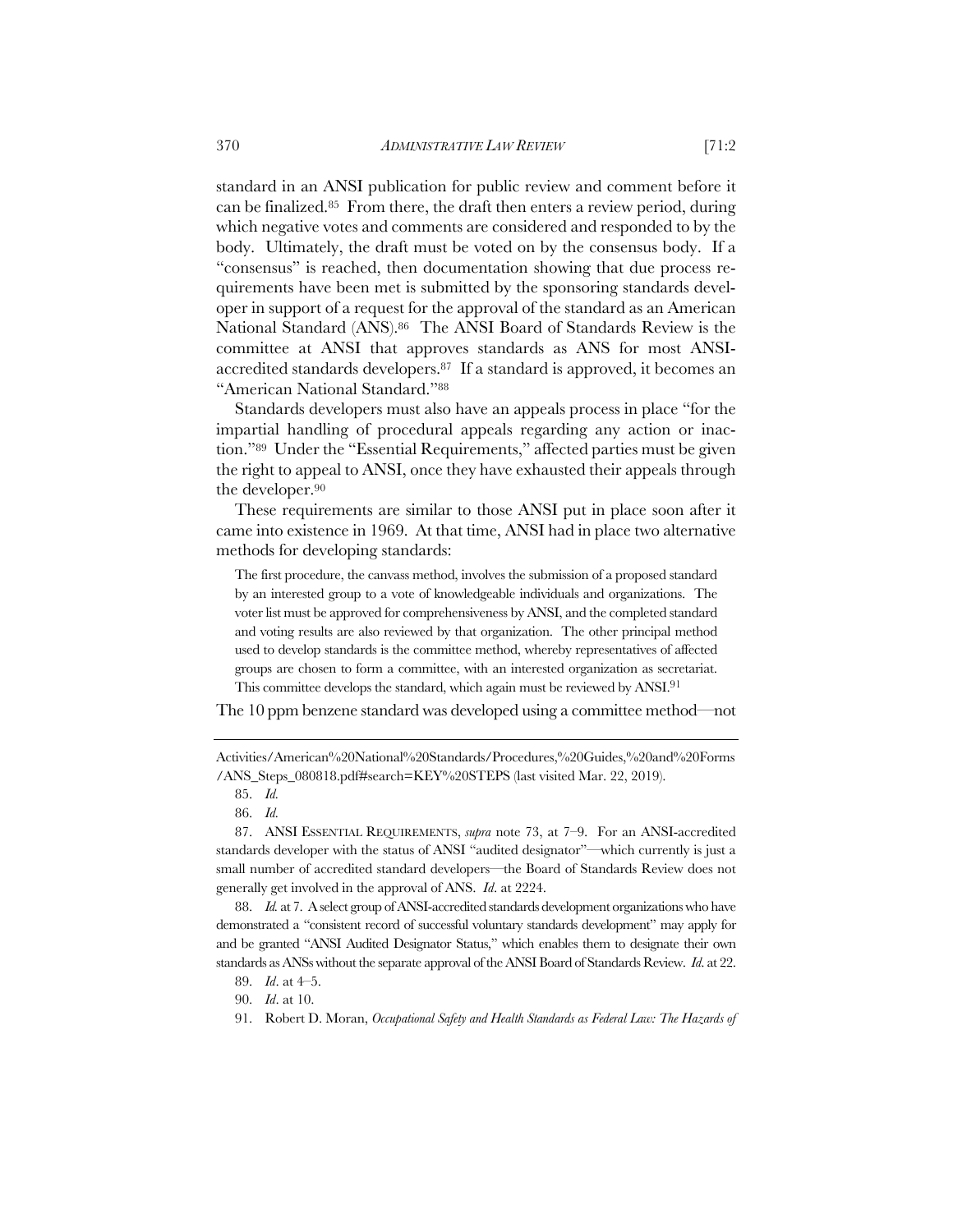under ANSI, of course, but under similar procedures under AIHA's auspices. The committee that developed the 10 ppm benzene standard—the "Sectional Committee on Acceptable Concentrations of Toxic Dusts and Gases"—included in its membership representatives from the following organizations:

American Conference of Governmental Industrial Hygienists American Industrial Hygiene Association American Institute of Chemical Engineers American Insurance Association American Mutual Insurance Alliance American Petroleum Institute American Society of Safety Engineers American Society for Testing and Materials Bureau of Labor Standards, U.S. Department of Labor Bureau of Mines, U.S. Department of Interior Conference of State and Provincial Health Authorities of North America Industrial Medical Association International Association of Governmental Labor Officials Manufacturing Chemists Association National Safety Council Society of Toxicology

The committee also included liaison representatives from the Canadian Standards Association, the U.S. Department of the Army, and the Public Health Service in the U.S. Department of Health, Education, and Welfare. In addition, the committee included eleven individual members, such as university professors.

Committee procedures are designed to ensure that standards emerge from the consensus of the interested parties who made up the committee. For ANSI, what constitutes consensus has never been precisely defined. In its early years, for example, ANSI indicated that consensus meant merely "substantial agreement":

[A] consensus must be reached of those having substantial concern with [a standard's] scope and provisions. In standardization practice a consensus is achieved when substantial agreement is reached by concerned interests according to the judgment of a duly appointed authority. Consensus implies much more than the concept of a simple majority but not necessarily unanimity.92

Today, ANSI still accepts that consensus bodies can reach decisions on

*Haste*, 15 WM. & MARY L. REV. 777, 785–86 (1974) (citing Donald Peyton, *ANSI: Consensus Agency for Voluntary Standards*, DEF. MGMT. J. 42–43 (1973)).

<sup>92.</sup> *Id.* at 785–86 (citing AM. NAT'L STANDARDS INST., GUIDE FOR THE DEVELOPMENT OF AMERICAN NATIONAL STANDARDS 6 (1972)). *See also* National Consensus Standards and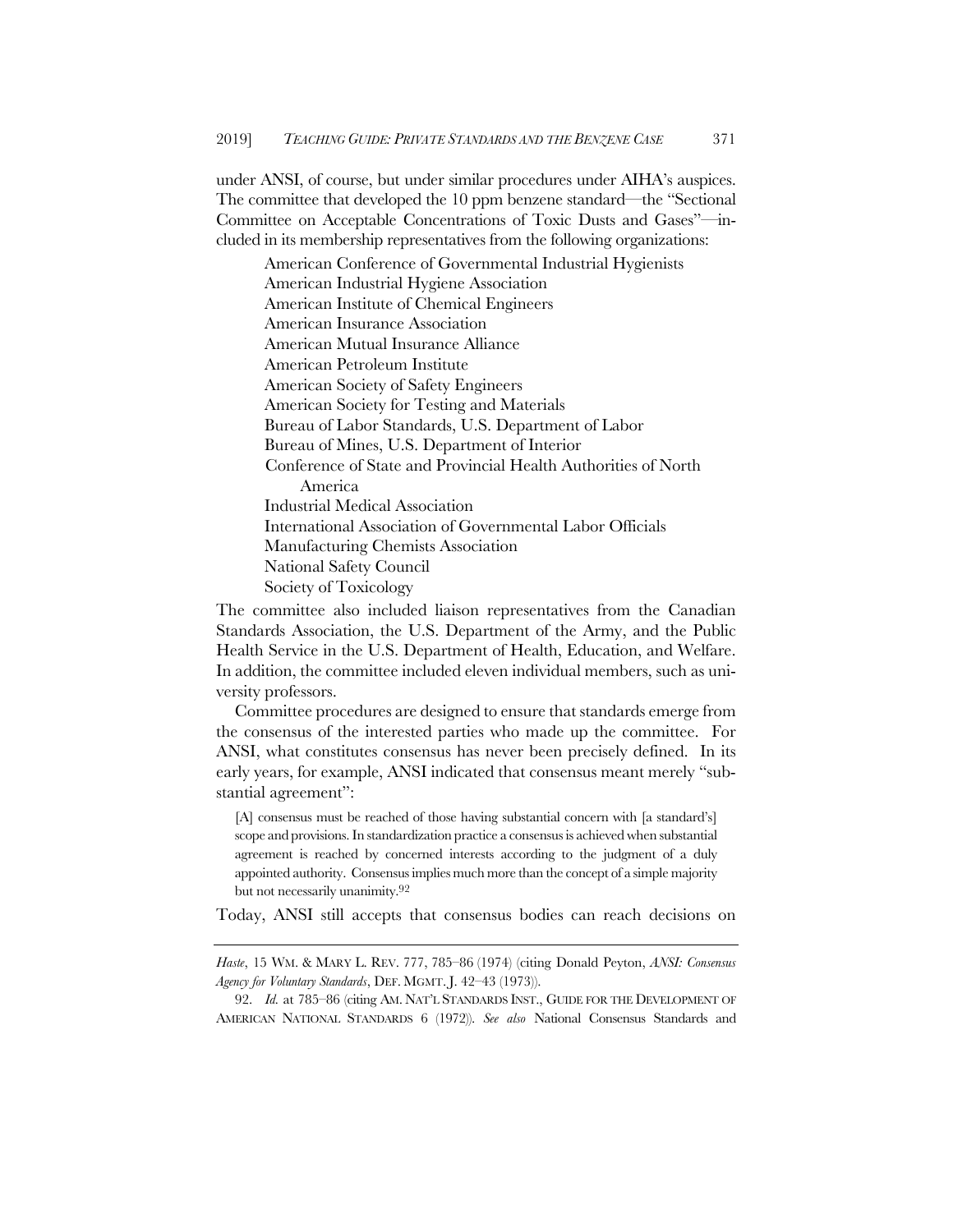standards with less than unanimous agreement by its members. ANSI's procedures, however, call for more than just a majority or supermajority vote that might constitute a "numerical" consensus. Instead, they contemplate that an effort will be made to resolve objections that have been aired. If an objection is not resolved, the body is supposed to send a written response and notify the objecting party of the right to file a procedural appeal to the developer.93

Students could be encouraged to compare ANSI's private due process principles with required public administrative procedures. For example, students may notice that ANSI's requirements for balance and lack of dominance parallel the Federal Advisory Committee Act's requirement that agencies ensure that advisory committee memberships are "fairly balanced in terms of the points of view represented and the functions to be performed by the advisory committee."94 Similarly, the notice-and-comment rulemaking requirements in § 553 of the Administrative Procedure Act (APA)95 bear an affinity with ANSI's requirements for "notification" and "consideration of views and objections."96 Furthermore, just as the Supreme Court held in *Motor Vehicle Manufacturers Ass'n v. State Farm Automobile Insurance Co.*<sup>97</sup> that agencies must go through the same notice-and-comment process when revising or rescinding existing rules as when issuing them in the first place,98 ANSI's Essential Requirements apply equally to the "approval, revision, reaffirmation, and withdrawal of American National Standards (ANS)."99

ANSI's process departs from public law when it comes to its definition of consensus. Under the Negotiated Rulemaking Act, consensus is defined in terms of a "unanimous concurrence among the interests represented."100 As

95. Administrative Procedure Act, 5 U.S.C. § 553 (2012).

96. For an elaboration of ANSI's notification and comment requirements, see sections 2.5.2 and 2.6 of ANSI ESSENTIAL REQUIREMENTS, *supra* note 73.

Established Federal Standards, 36 Fed. Reg. 10,466, 10,466 (May 29, 1971) (noting that the private standards OSHA adopted for its initial workplace standards had been developed by nongovernmental entities using "procedures whereby it can be determined that persons interested and affected by the scope or provisions of the standards have reached substantial agreement on their adoption").

<sup>93.</sup> ANSI ESSENTIAL REQUIREMENTS, *supra* note 73, at 8–10.

<sup>94.</sup> 5 U.S.C. app. § 5(b)(2) (2006). *See generally* Daniel E. Walters, *The Justiciability of Fair Balance Under the Federal Advisory Committee Act: Toward a Deliberative Process Approach*, 110 MICH. L. REV. 677 (2012) (describing the Act's "fair balance" requirement).

<sup>97.</sup> 463 U.S. 29 (1983).

<sup>98.</sup> *See id.* at 42 ("Accordingly, an agency changing its course by rescinding a rule is obligated to supply a reasoned analysis for the change beyond that which may be required when an agency does not act in the first instance.").

<sup>99.</sup> ANSI ESSENTIAL REQUIREMENTS, *supra* note 73, at 4.

<sup>100.</sup> 5 U.S.C. § 562(2) (2012). ANSI's definition of consensus is similar, however, to the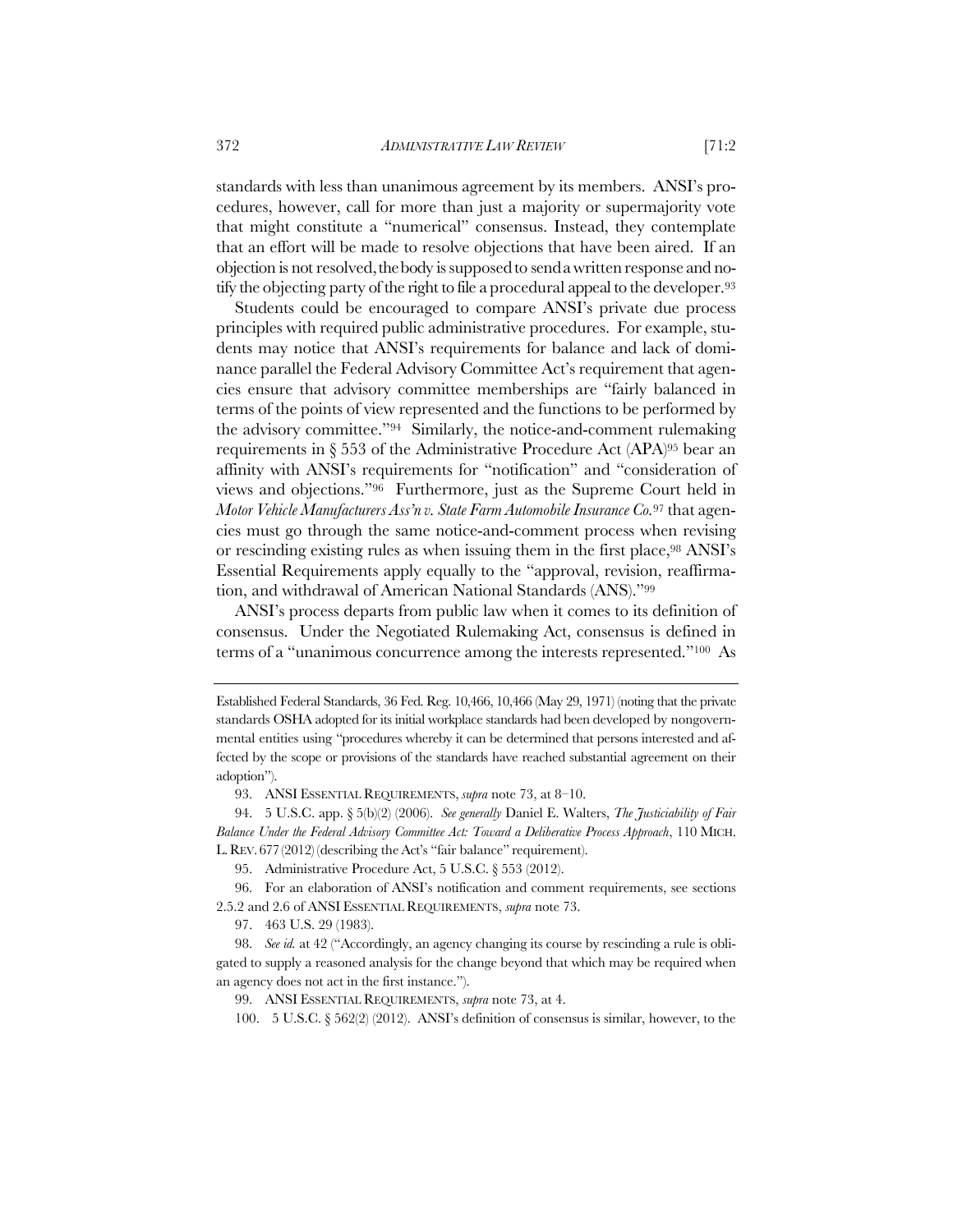noted above, however, ANSI does not require unanimity. In its 2018 documentation on its Essential Requirements, ANSI does not impose any specific definition of consensus, but it does offer an example that makes clear that consensus can mean much less than unanimity: "An example of the criteria for consensus includes a requirement that a majority of the consensus body cast a vote (counting abstentions) and at least two-thirds of those voting approve (not counting abstentions)."101 As a further indication of how flexibly consensus can be conceived, ANSI indicates that "[t]he developer may submit for approval an alternative methodology for determining consensus."102

#### *D. Incorporation of Private Standards*

Another way for students to make a connection between private standards and public law is through a discussion of public regulatory agencies' incorporation, or adoption, of private standards as part of binding law. That is what OSHA did in 1971: it adopted the 10 ppm standard originally developed by AIHA as the federal limit on airborne concentrations of benzene in the workplace.103 Although OSHA listed the eight-hour time-weighted average of 10 ppm as the maximum permissible exposure in workplaces, it also explicitly indicated that it was incorporating ANSI standards and it made specific reference to Z37.4-1969, ANSI's catalog number for the benzene standard.104

As such, OSHA engaged in what is known as "incorporation by reference"—that is, adopting a private standard by referring only to the name or number of the private standard. Incorporation by reference has recently garnered considerable interest among practitioners and administrative law scholars. The Benzene Case affords an opportunity to introduce students to incorporation by reference; a separate course module available at www.codes-and-standards.org, provides more in-depth teaching guidance and materials specifically focused on incorporation by reference.

*OSHA's Incorporation of the Benzene Standard*. By themselves, private standards have no legal force, but once a federal agency incorporates them, they

definition in OMB Circular A-119, which defines consensus as "general agreement but not necessarily unanimity." OFFICE OF MGMT. & BUDGET, CIRCULAR NO. A-119 REVISED: FEDERAL PARTICIPATION IN THE DEVELOPMENT AND USE OF VOLUNTARY CONSENSUS STANDARDS AND IN CONFORMITY ASSESSMENT ACTIVITIES para. 1, 16 (2016), https://www.nist.gov/sites/default/files/revised\_circular\_a-119\_as\_of\_01-22-2016.pdf.

<sup>101.</sup> ANSI ESSENTIAL REQUIREMENTS, *supra* note 73, at 9.

<sup>102.</sup> *Id*.

<sup>103.</sup> National Consensus Standards and Established Federal Standards, 36 Fed. Reg. 10,466, 10,505 tbl.G-2 (May 29, 1971).

<sup>104.</sup> *Id*. This catalog number is used to identify the standard in all settings, similar to citation methods for legal materials.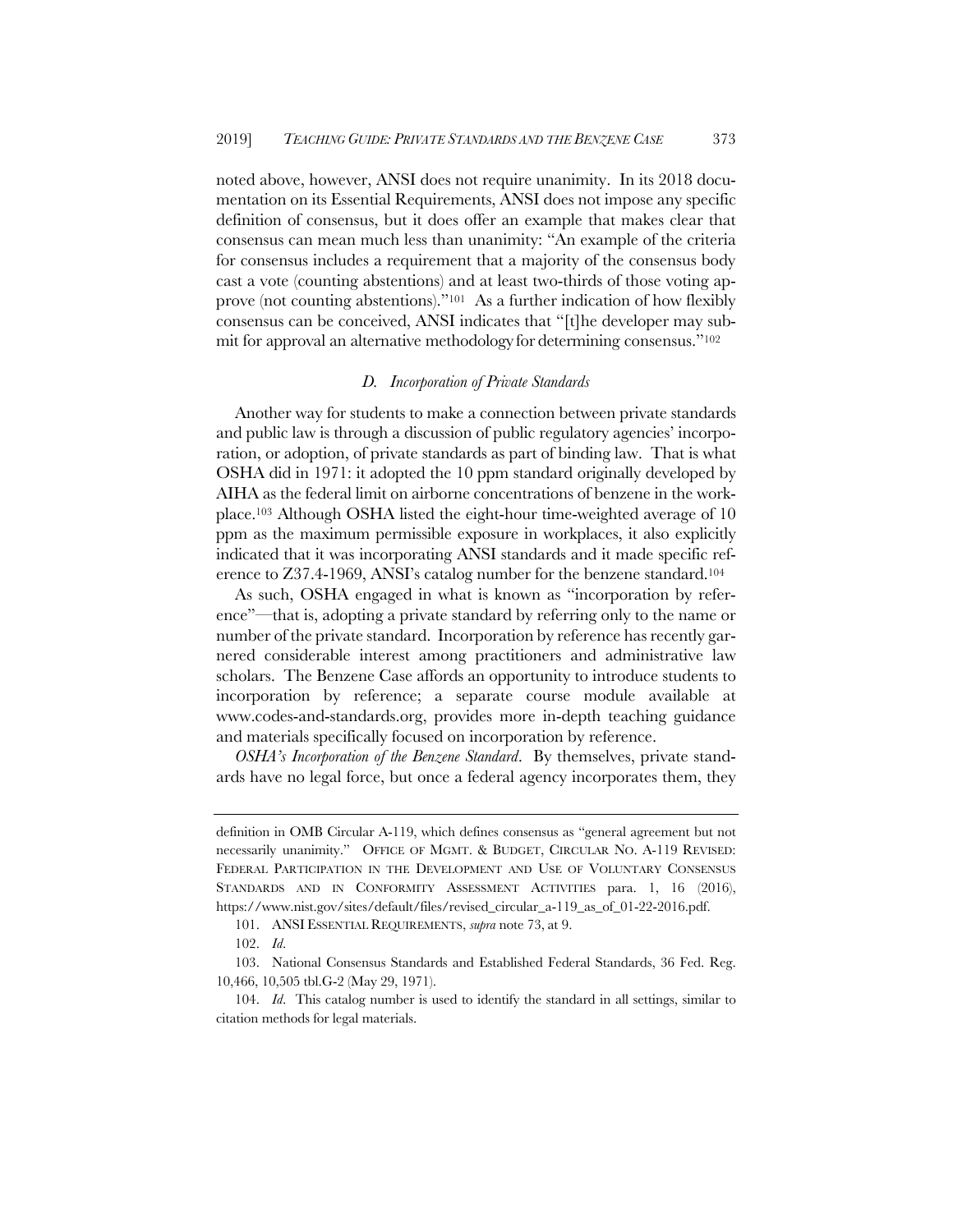become part of binding law. OSHA adopted the 10 ppm benzene standard as law in 1971 using its authority under the 1970 OSH Act, which called on OSHA "as soon as practicable"—but in no event later than two years—to "promulgate as an occupational safety or health standard any national consensus standard, and any established Federal standard, unless he determines that the promulgation of such a standard would not result in improved safety or health for specifically designated employees."105

In this way, the Act specifically directed OSHA to adopt private standards as public regulations. It expressly defined a "national consensus standard" as a standard adopted by a private standards-development organization:

[A]ny occupational safety and health standard or modification thereof which (1), has been adopted and promulgated by a nationally recognized standards-producing organization under procedures whereby it can be determined by the Secretary that persons interested and affected by the scope or provisions of the standard have reached substantial agreement on its adoption, (2) was formulated in a manner which afforded an opportunity for diverse views to be considered and (3) has been designated as such a standard by the Secretary, after consultation with other appropriate Federal agencies.<sup>106</sup>

Importantly, although the statute did not specifically require that the standards development organization be ANSI-accredited, Congress clearly had ANSI in mind when it included the requirement that any incorporated standard come from a "nationally recognized" standards development organization.107 In fact, OSHA and ANSI later signed a Memorandum of Understanding (MOU) that recognized "ANSI as a 'coordinating and approval agency for voluntary national standards' with the ability to render technical assistance and support to OSHA."108 (Some labor unions raised questions about the propriety of this agreement, and the Assistant Secretary of Labor was forced to clarify that the MOU was only "a rather loose statement, not any kind of binding agreement.")109

108. Hamilton*, supra* note 51, at 1398 (citing *Memorandum of Understanding between the Occupational Safety and Health Administration and the American National Standards Institute*, 6 OCCUP. SAFETY & HEALTH REP. (BNA) 846 (1976)).

<sup>105.</sup> 29 U.S.C. § 655(a) (1994).

<sup>106.</sup> *Id.* at § 652(9).

<sup>107.</sup> *See* 116 CONG. REC. 37,623 (1970) (remarks of Sen. Javits) ("A national consensus standard, under this act, is a standard which has been developed by one of two organizations at the present time: The American National Standards Institute or the Fire Underwriters Association."); Vincent C. Baird, Industrial Union Department, AFL-CIO v. American Petroleum Institute: Limiting OSHA's Authority to Regulate Workplace Carcinogens under the Occupational *Safety and Health Act*, 9 B.C. ENVTL. AFF. L. REV. 623, 633 (1981) ("Along with the National Fire Protection Association, ANSI is the major source of national consensus standards.").

<sup>109.</sup> *Id*. at 1399 (citing 7 OCCUP. SAFETY & HEALTH REP. (BNA) 140 (1977)).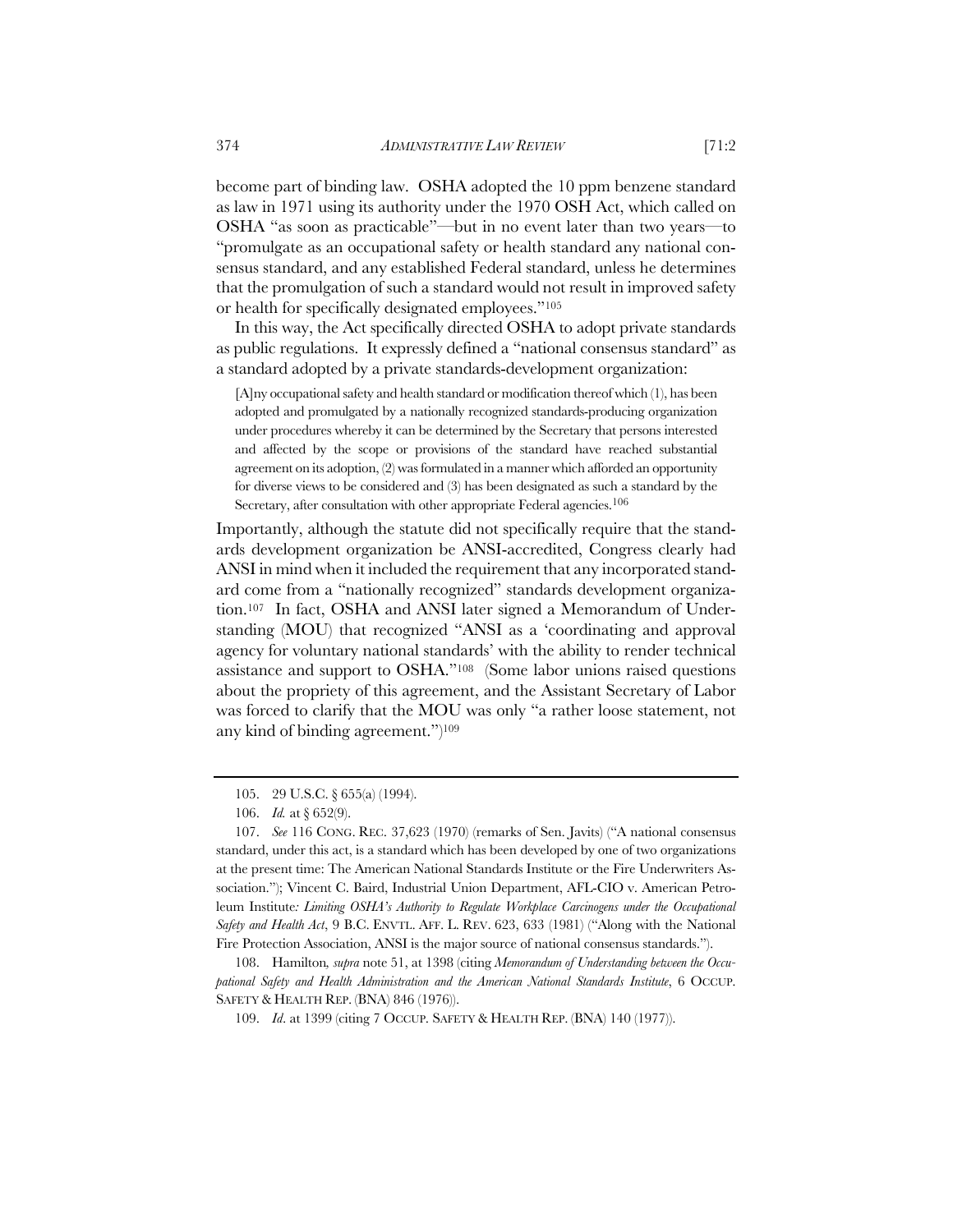In May 1971—a month after OSHA officially came into existence as a division within the U.S. Department of Labor—the agency adopted hundreds of private standards for airborne contaminants.110 Within a nearly 250-page *Federal Register* document that contained a broad range of workplace standards, OSHA included about two pages of tables of maximum levels for exposure to airborne contaminants. This initial set of air quality standards mostly consisted of ACGIH's 1970 threshold limit values for about 400 different chemicals. But for a little more than twenty chemicals—including benzene—OSHA incorporated ANSI American National Standards. OSHA listed the "8-hour time-weighted average" of 10 ppm for benzene, expressly referencing ANSI's standard number, Z37.4-1969. OSHA's rule stated that "[e]xposures by inhalation . . . at a concentration above those specified in . . . the American National Standards listed in Table G-2 of this section  $\dots$  shall be avoided, or protective equipment shall be provided and used."<sup>111</sup>

In adopting the initial 10 ppm benzene standard, OSHA did not follow the normal rulemaking process under the APA,112 as the OSH Act authorized OSHA to bypass the APA when adopting standards during the two years following the effective date of the OSH Act.113 Congress provided this exception "so that OSHA would have a mechanism to begin immediately protecting the Nation's workers through mandatory standards."114 Thus, private standards, including the benzene standard, became law without OSHA needing to publish a final rule or comply with the evidentiary burdens typically associated with notice-and-comment rulemaking.

Indeed, the full details of ANSI Z37.4-1969 were not even reprinted in the *Federal Register*. Instead, OSHA indicated that "[c]opies of the standards which are incorporated by reference may be examined at the national office of the Occupational Safety and Health Administration . . . or at any of its regional offices," and that "[c]opies of such private standards may be obtained from the issuing organizations."115 Despite these departures from normal administrative procedures, including publication of all the applicable binding terms of the benzene standard, OSHA made clear that "[t]he

<sup>110.</sup> *See* National Consensus Standards and Established Federal Standards, 36 Fed. Reg. 10,466, 10,466–714 (May 29, 1971) (listing private standards adopted by OSHA).

<sup>111.</sup> *Id*. at 10,503–04; *see also* 29 C.F.R § 1910.1000 tbl.Z-2 (1979); *see also* Moran, *supra* note 91, at 780.

<sup>112.</sup> Occupational Exposure to Benzene, 43 Fed. Reg. 5918, 5919 (Feb. 10, 1978) ("The OSHA standard was adopted without rulemaking under the authority of  $\S$  6(a) of the Act.").

<sup>113.</sup> *See* 29 U.S.C. § 655(a) (1994) (requiring the Secretary of Labor to promulgate standards "[w]ithout regard to chapter 5 of title 5, United States Code . . . as soon as practicable").

<sup>114.</sup> Updating OSHA Standards Based on National Consensus Standards, 69 Fed. Reg. 68,283 (Nov. 24, 2004).

<sup>115.</sup> 29 C.F.R. § 1910.6(b) (1972).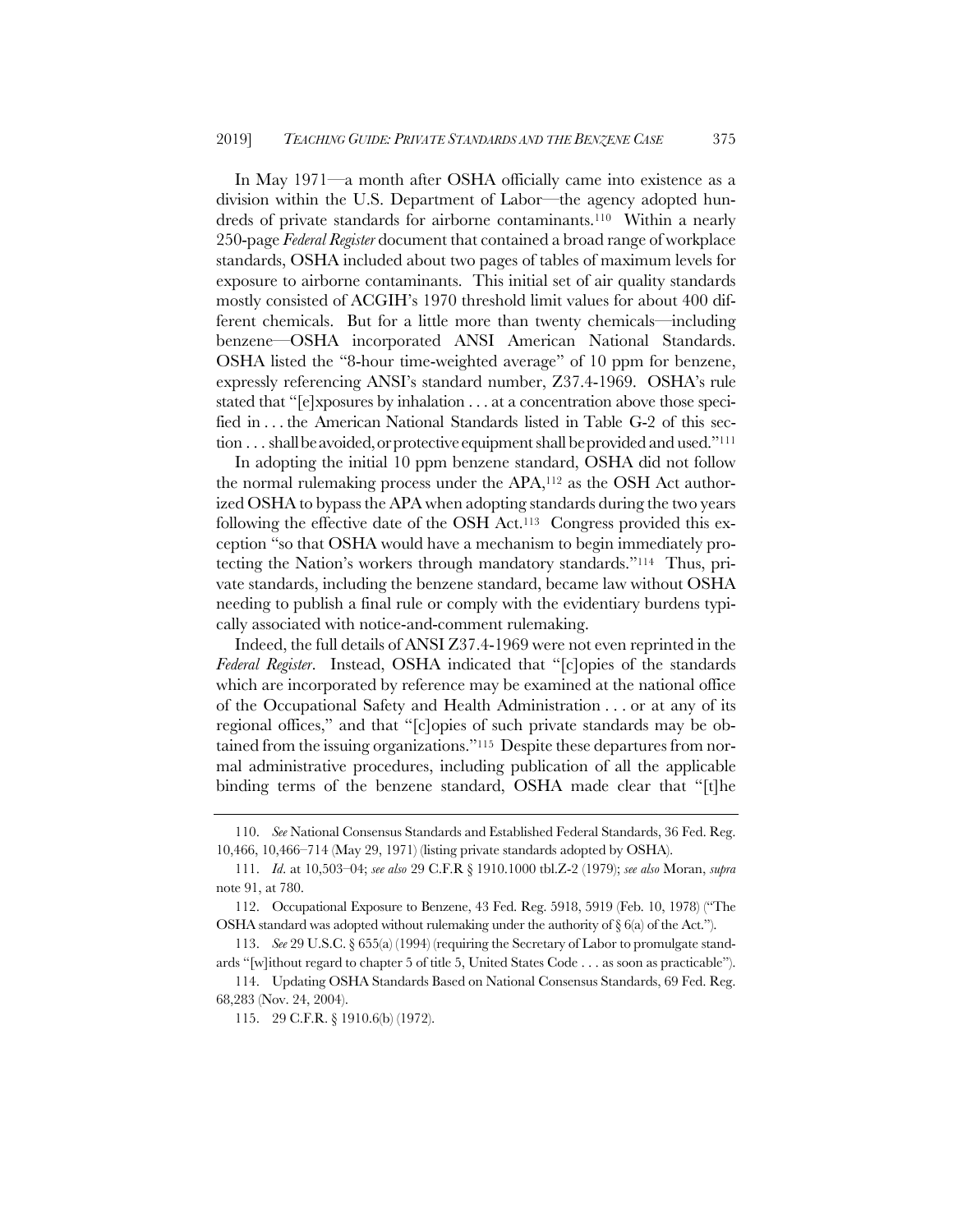standards of agencies of the U.S. Government and organizations which are not agencies of the U.S. Government which are legally incorporated by reference in this part, have the same force and effect as other standards in this part."<sup>116</sup>

In 1977, OSHA took an emergency action to lower its benzene limit to 1 ppm, a lower limit than those set by both AIHA and ACGIH. Interestingly, however, when OSHA took steps to lower the standard permanently to 1 ppm in 1978, it explicitly cited in the preamble to the views of ACGIH in support of its decision to lower the benzene limit:

Industry participants have cited the 10 ppm level established by the ACGIH as evidence that this level can be considered safe. However, in establishing TLV's, ACGIH recognizes that for some workers harmful health effects may result from exposure to the toxic substance at levels below the TLV. Therefore, the 10 ppm TLV for benzene is recognized by ACGIH as a level which does not protect all workers from material impairment of health.<sup>117</sup>

It is notable that, even though OSHA diverged in 1978 from the private standards that applied to benzene, it felt a need to justify its decision to do so. By 1978, OSHA no longer could avail itself of the OSH Act's exemption from the normal notice-and-comment rulemaking procedure. Although in principle the agency still could have borrowed from private standards, at that point it needed to make and be able to justify an independent judgment.

*Incorporation of Standards into Federal Law*. The practice of incorporating private standards into government regulations is actually quite common.118 A 2018 search found that the Code of Federal Regulations contained over 17,000 "incorporations by reference."119 These incorporated standards address a wide array of regulatory issues, including toy safety, nuclear power plant operations, water sampling, and off-label uses of prescription medications.120 ANSI alone has reportedly overseen roughly 200 standards that have been incorporated in over 550 rules.<sup>121</sup>

<sup>116.</sup> *Id*. § 1910.6(a).

<sup>117.</sup> Occupational Exposure to Benzene, 43 Fed. Reg. at 5925.

<sup>118.</sup> *See* Bremer, *supra* note 2, at 279 ("[P]rivate standards are essential to nearly every aspect of modern life.").

<sup>119.</sup> *Nat'l Inst. for Standards & Tech., Regulatory SIBR (P-SIBR) Statistics*, STANDARDS INCORPORATED BY REFERENCE DATABASE, https://www.nist.gov/standardsgov/what-we-do/federalpolicy-standards/sibr (last visited Mar. 22, 2019) (showing 23,624 total incorporations by reference).

<sup>120.</sup> Nina A. Mendelson, *Private Control over Access to the Law: The Perplexing Federal Regulatory Use of Private Standards*, 112 MICH. L. REV. 737, 740 (2014) [hereinafter Mendelson, *Private Control*]; Nina A. Mendelson, *We Need Full Public Access to the Law*, REG. REV. (July 1, 2015), https://www.theregreview.org/2013/07/01/01-mendelson-access-to-law/.

<sup>121.</sup> Mendelson, *Private Control*, *supra* note 120, at 757.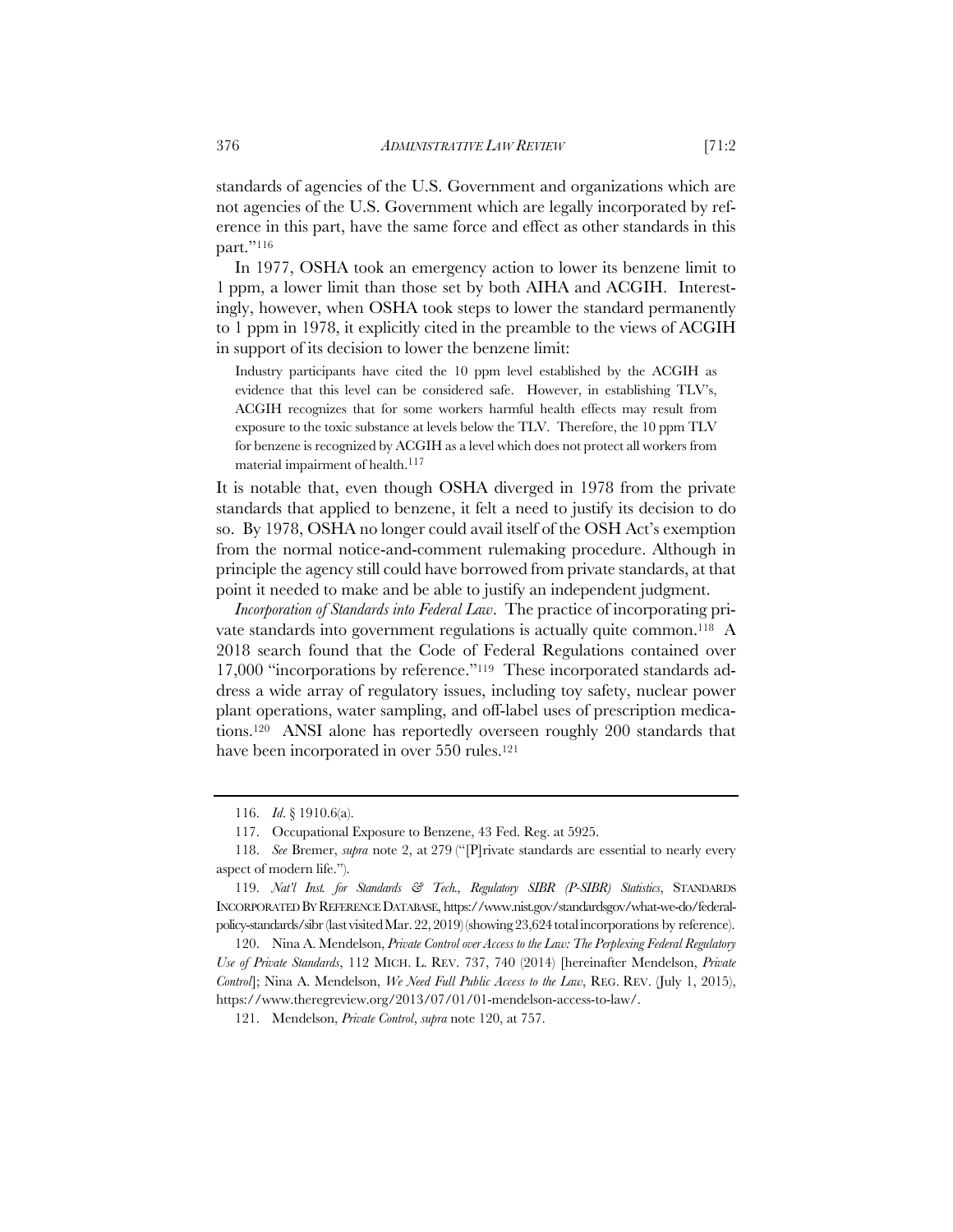In addition to specifically authorizing agencies to incorporate standards as it did in the OSH Act, Congress and the White House have generally encouraged or even required government agencies to use private standards wherever feasible.122 In 1982, the Office of Management and Budget (OMB) issued Circular A-119, directing agencies "to use standards developed or adopted by voluntary consensus standards bodies rather than government-unique standards, except where inconsistent with applicable law or otherwise impractical."123 When agencies choose not to rely on private standards and instead develop their own, they must "submit a report describing the reason(s) for its use of government-unique standards in lieu of voluntary consensus standards."124

In 1996, Congress codified the language from the OMB directive in the National Technology Transfer and Advancement Act of 1995 (NTTAA), providing that, unless inconsistent with other laws or impractical, "all Federal agencies and departments shall use technical standards that are developed or adopted by voluntary consensus standards bodies, using such technical standards as a means to carry out policy objectives or activities determined by the agencies and departments."125 Similarly, when agencies decide to use government standards instead of a voluntary ones, they must "transmit[] to the Office of Management and Budget an explanation of the reasons for using such standards."126

*Policy Tradeoffs*. Incorporating private standards has several potential advantages. First, the government often lacks the knowledge and resources to develop the many highly-technical standards that are specified in regulations, so relying on private standards saves the government money, time, and resources.127 Circular A-119 lists multiple goals of incorporating private standards, including "eliminating the cost to the Federal government of developing its own standards and decreasing the cost of goods procured and the burden of complying with agency regulation . . . and . . . furthering the reliance upon private sector expertise to supply the Federal government with cost-efficient goods and services."128 Relying on nongovernmental standards may also help to harmonize government regulations with private standards and avoid having conflicting governmental and nongovernmental standards on the same topics.129

<sup>122.</sup> *See id*. at 749; Bremer, *supra* note 2, at 295–96.

<sup>123.</sup> OFFICE OF MGMT. & BUDGET, *supra* note 100, at 14.

<sup>124.</sup> *Id*. at 17.

<sup>125.</sup> National Technology Transfer and Advancement Act of 1995 § 12(d), 15 U.S.C. § 272 note (2012).

<sup>126</sup>*.* § 12(d)(3).

<sup>127.</sup> Bremer, *supra* note 2, at 308–09.

<sup>128.</sup> OFFICE OF MGMT. & BUDGET, *supra* note 100, at 14.

<sup>129.</sup> Bremer, *supra* note 2, at 328–29.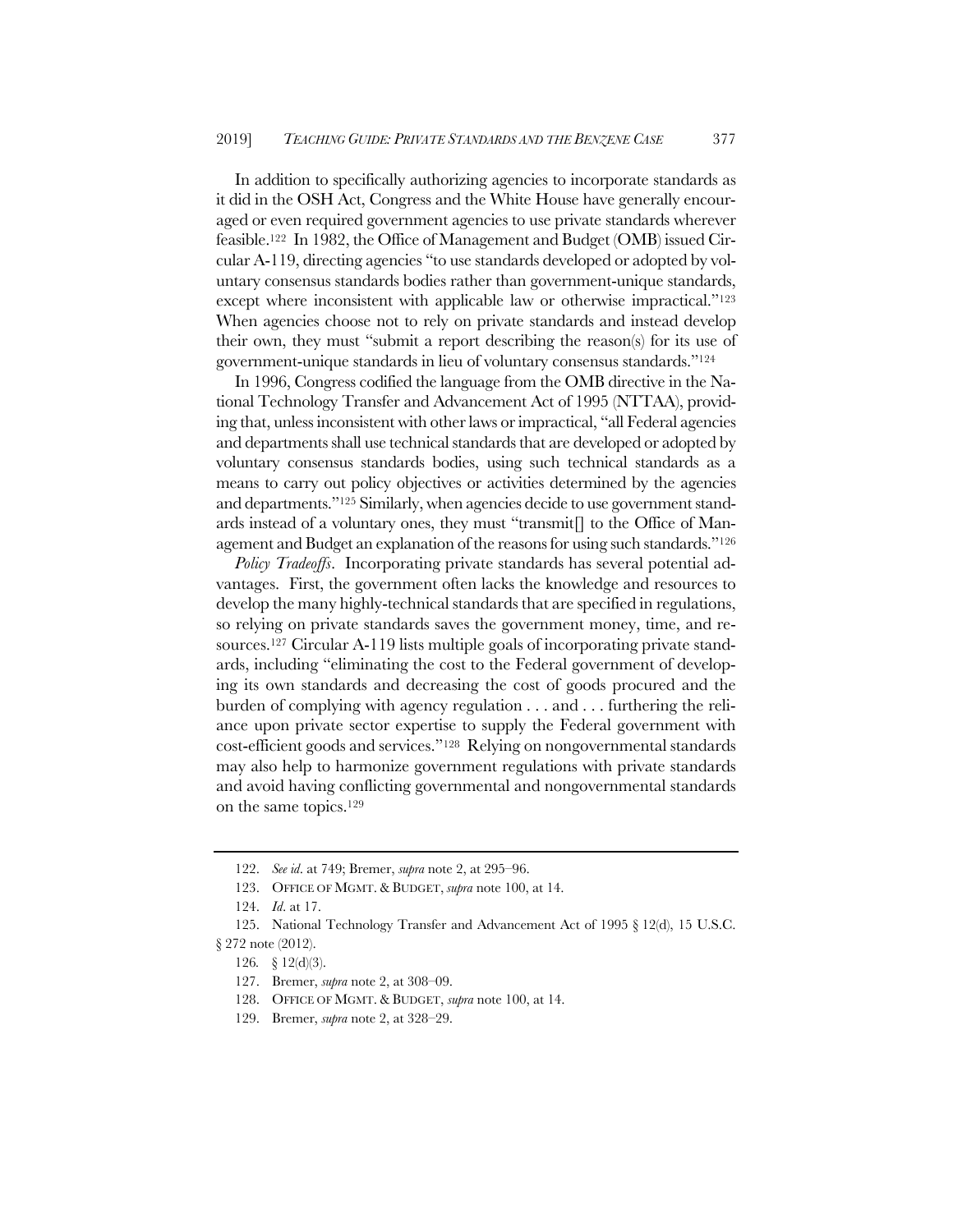Federal agencies' adoption of private standards can also present disadvantages, especially if incorporation is not pursued thoughtfully. Richard D. Moran, the first chairman of OSHA, lamented that OSHA's quick, early action, taken at the direction of Congress, to incorporate hundreds of voluntary standards such as the 10 ppm benzene standard had led to several unintended consequences, as many of these standards were designed to be advisory and were too vague to be enforceable.<sup>130</sup> In Moran's view, this hasty process led to a situation in which "[m]any of the standards which now have the force of law not only fail to guide interested employers in their attempts to improve job safety but also lack the specificity necessary for fair and adequate enforcement; indeed, they often are so vague as to suggest conflict with requirements of due process."131

Another prominent concern about incorporation by reference is that the public lacks adequate access to the private standards that become part of the law. Because private standards are often copyrighted, they frequently cannot be reproduced in the *Federal Register* and the *Code of Federal Regulations* nor posted on government websites. Thus, federal agencies often incorporate private standards only "by reference," identifying the relevant standard in the regulation without actually making the standard itself publicly available. (By law, the standards must be "reasonably available" even if not published,132 which has historically been construed to mean that the agency needs to provide one physical copy to the National Archives and retain another copy in the agency's office or library.)133 As a result, individuals and organizations often need to pay fees—sometimes substantial ones—to access incorporated private standards and read their content. To some scholars and other observers, the notion of forcing individuals to pay a fee in order to access the law is inconsistent with basic norms of democracy and fairness.134

<sup>130.</sup> Moran, *supra* note 91, at 785–92.

<sup>131.</sup> *Id*. at 780.

<sup>132.</sup> Freedom of Information Act, 5 U.S.C. § 552(a)(1) (2012).

<sup>133.</sup> Peter L. Strauss, *Private Standards Organizations and Public Law*, 22 WM. & MARY BILL RTS. J. 497, 503 (2013).

<sup>134.</sup> *See, e.g.*, Mendelson, *Private Control*, *supra* note 120, at 738–39; Cary Coglianese, Comment Letter on Proposed Rule on Incorporation by Reference (May 30, 2012), https://www.law.upenn.edu/live/files/8232-coglianeseibrcommentpdf ("The ability of members of the public to read and understand the rules imposed by their government has long been a hallmark of democracy."); *see also* AM. NAT'L STANDARDS INST., KEY STEPS, INCORPORATION BY REFERENCE, REASONABLE AVAILABILITY, AND THE U.S. STANDARDIZATION SYSTEM, https://www.ansi.org/ibr/ (last visited Mar. 22, 2019); OFFICE OF THE FED. REG., IBR HANDBOOK (July 2018), https://www.archives.gov/files/federalregister/write/handbook/ibr.pdf.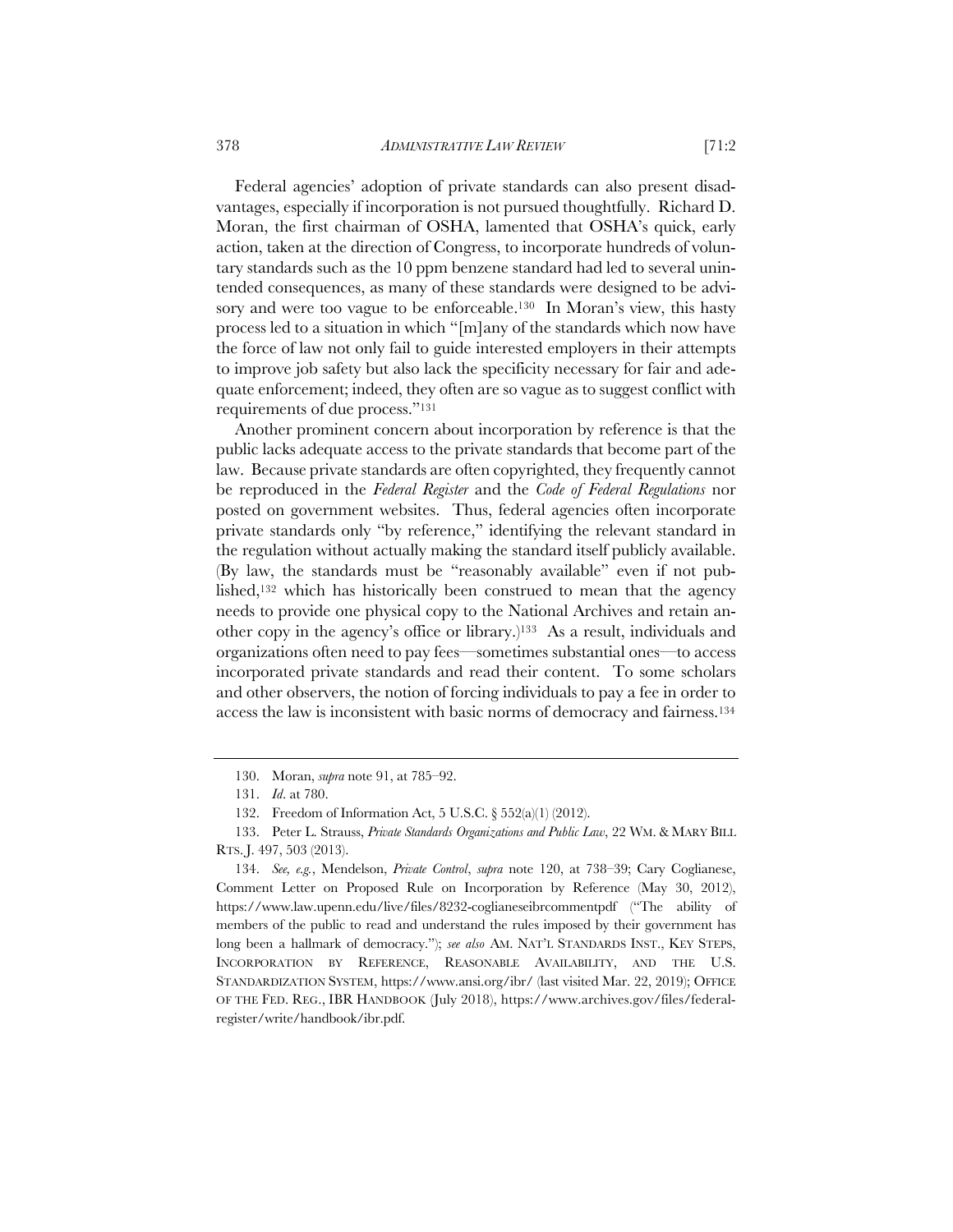The cost of accessing standards can vary dramatically. Although there are no comprehensive data on the cost of accessing private standards incorporated into regulations, Professor Emily Bremer has documented the costs of accessing standards incorporated by the Pipeline and Hazardous Materials Safety Administration (PHMSA), reporting that while the majority of individual standards could be accessed online in read-only format for free, others cost several hundred dollars, and purchasing the complete set of PHMSA's standards would cost an individual nearly \$10,000.135

## IV. DISCUSSION QUESTIONS

This Section provides some discussion questions, which are designed to encourage students to think about the policy and legal issues implicated by private standards—and OSHA's reliance on private standards in the Benzene Case in particular.

*Question 1*: What advantages and disadvantages do private standards offer over government regulations?

*Question 2*: What types of procedures do you think standards development organizations should be required to follow when developing standards?

*Question 3*: How do ANSI's "Essential Requirements" for standards development procedures compare to administrative procedures in public law?

- a) How well do these "Essential Requirements" capture the essence of "due process" in the development of private standards?
- b) Would you like to see ANSI change or add to its procedural requirements in any way?

*Question 4*: What are the advantages and disadvantages of federal agencies relying on private standards as a basis for public regulations?

- a) Which values or interests are served by incorporation by reference? Which are undermined or negatively affected ?
- b) Was Congress justified in authorizing OSHA through the OSH Act to make an initial incorporation of private standards without following normal rulemaking procedures called for by the APA?

*Question 5*: Do you find it troubling at all that Congress effectively delegated oversight of "national consensus standards" under the OSH Act to

<sup>135.</sup> *See* Bremer, *supra* note 2, at 313–17. Professor Bremer, now on the faculty of Notre Dame Law School, served as the Research Chief of the Administrative Conference of the United States at the time she conducted the research cited here.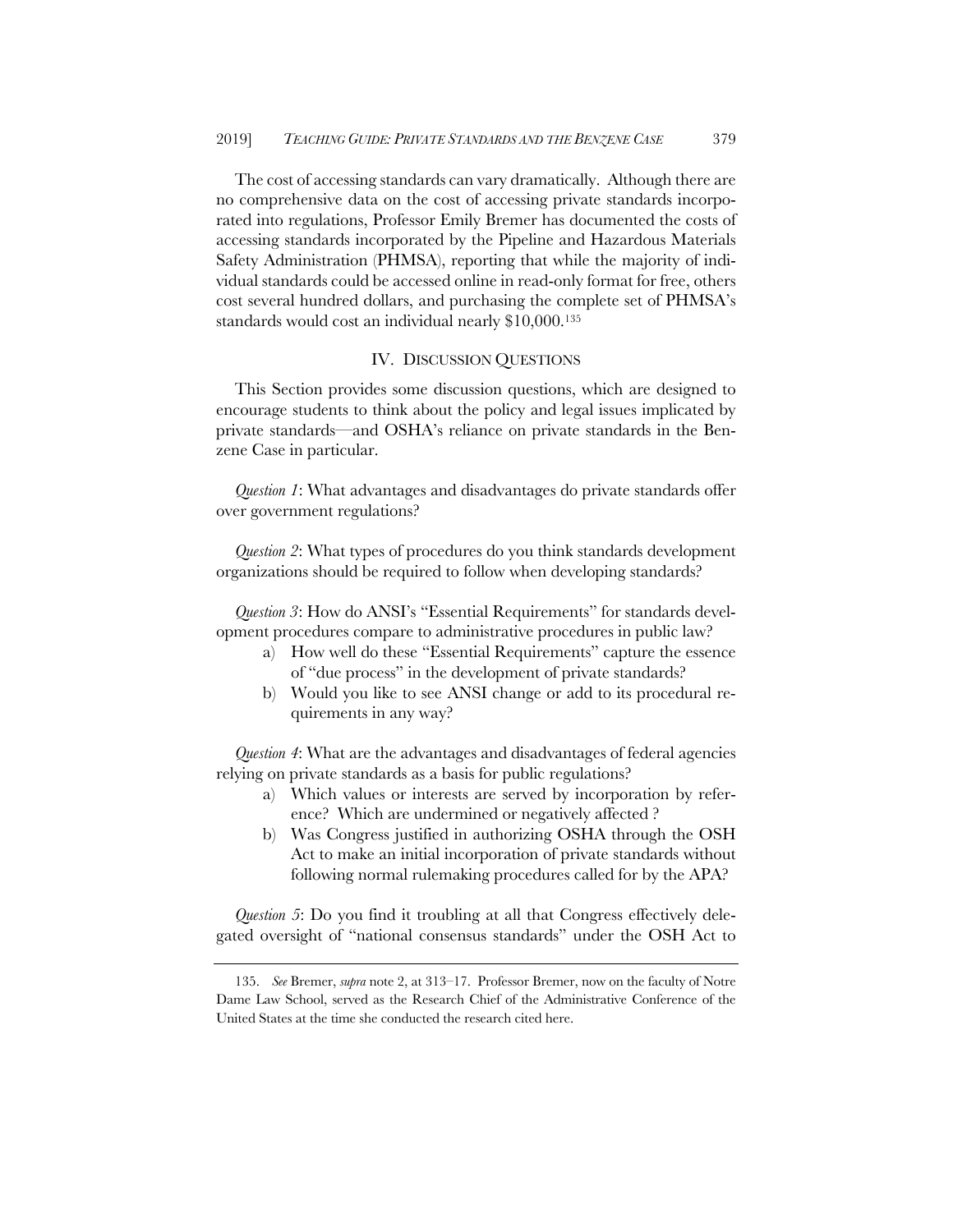*Question 6*: Based on what you know now, do you think the current system of incorporation by reference is in need of reform? What are the potential costs of making incorporated standards more transparent?

*Question 7*: In many other countries, the government develops and oversees its own standards, rather than relying on private standards developers and oversight organizations such as ANSI.136 Do you think such a system would improve the quality of standards? Alternatively, how would the standards system in the United States work without private organizations such as ANSI to oversee the standards development process?

## V. MODEL LESSON PLANS

In this Section, we offer instructors three possible plans for organizing a lesson around private standards prompted by the Supreme Court's opinion in the Benzene Case. The first lesson plan is intended to guide a ten-minute mini-lesson that simply calls out the references in the Court's opinion to ANSI and ACGIH, and notes the existence of the world of private standards, almost as an aside before the instructor moves ahead to use the Benzene Case as usual to teach concepts of administrative or environmental law or statutory interpretation. The second lesson plan offers guidance for an approximately thirty-minute half-class session that provides a more in-depth discussion of private standards. The third lesson plan provides tips for planning a full class session around the private standards aspects of the Benzene Case; it draws on the first two lesson plans and shows how those plans could provide a launching point for a broader discussion of private standards and the socalled private nondelegation doctrine, or a more extensive coverage of incorporation by reference.

#### *A. Ten-Minute Lesson Plan*

**Learning objective:** To ensure students understand the references to ANSI and ACGIH in the Supreme Court's opinion in the Benzene Case and to make them generally aware of the existence of private standards.

**Class time:** About ten minutes.

136. *Id*. at 299.

lated concerns?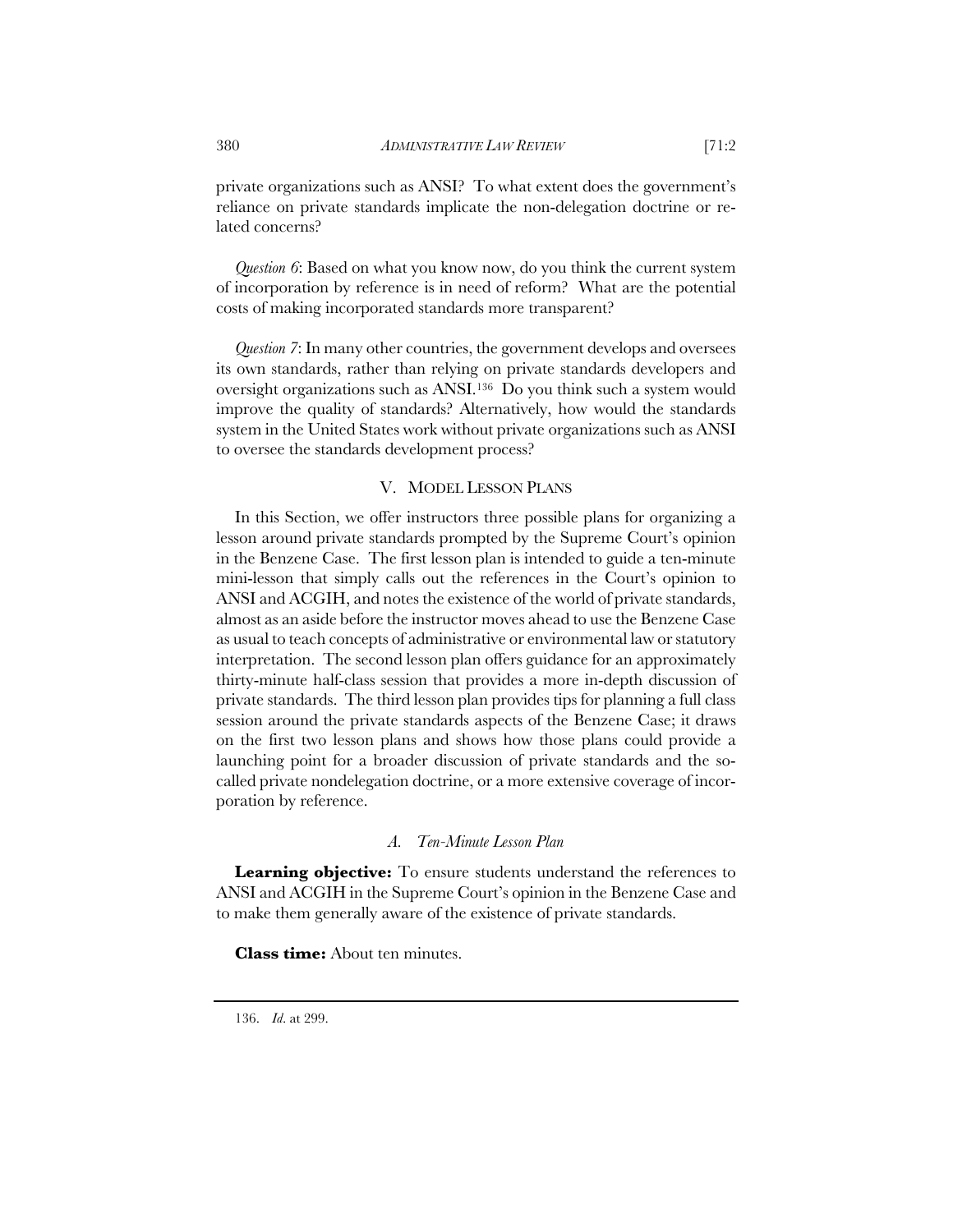**Reading assignment:** No additional reading required beyond the selection from the Benzene Case in students' casebooks.

**Slides to use:** Instructors who normally use slides to teach this case could incorporate slides 3 and 4 from the companion PowerPoint slide set to this Teaching Guide. These two slides excerpt the salient passages from the Supreme Court's opinion that mention ANSI and ACGIH.

### **Discussion questions:** None needed for this short lesson.

**Outline for session:** This mini-lesson can begin with a question posed by the instructor asking students about the reference in the Supreme Court's opinion to the ANSI and the American Conference on Governmental Industrial Hygienists (ACGIH).137 That question can then be followed by a very brief lecture by the instructor offering a short background on private standards—almost as an aside—before returning to the instructor's main use of the case in class. Many students will have glossed over these references to ANSI and ACGIH because they are contained in the background section of the Court's opinion. Still, they are worth highlighting, if for no reason other than that the names of these organizations might lead students to think they are governmental organizations.

- 1. Review the facts. The lesson can begin by the instructor asking students about OSHA actions challenged in the Supreme Court. The instructor should help them see that, in its 1978 rulemaking at issue in this case, OSHA lowered its existing permissible exposure limit from 10 ppm to 1 ppm.
- 2. Ask about OSHA's initial standard. Before turning to OSHA's 1978 rulemaking and the Court's treatment of it, it is worth pausing to ask where OSHA's original 10 ppm standard came from. Students should be able to identify the relevant passage from the Court's opinion and report that the initial 10 ppm standard was adopted by OSHA in 1971 and was based on a 1969 standard that the Court states was adopted by the American National Standards Institute (ANSI).
- 3. Ask about ANSI. The instructor could ask students what ANSI is and where its 10 ppm standard came from. It is unlikely the

<sup>137.</sup> As noted *supra* in note 32, Justice Stevens's opinion contains a typographical error. ACGIH stands for American Conference on Government*al* Industrial Hygienists—not "Government."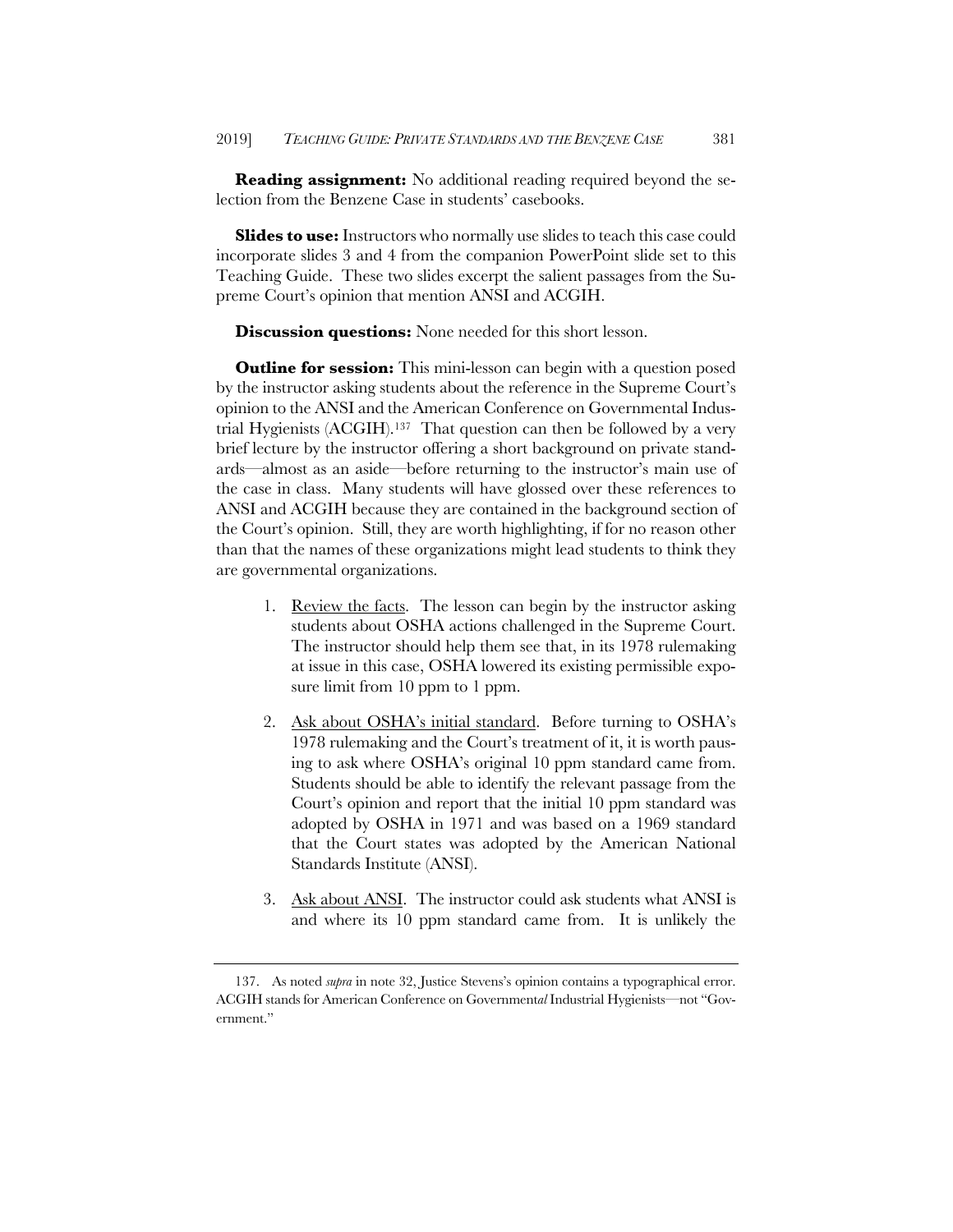students will know, since most casebooks do not explain what ANSI is. They may well even have glossed over this part of the opinion.

- 4. Teach a brief lesson on private standards. By asking about ANSI, presumably students will now be curious about an aspect of this case that they (and their casebook editors) otherwise overlooked. This will afford an opportunity for the instructor to provide a brief explainer consisting of the following points:
	- a. *ANSI is a nonprofit, nongovernmental organization*. So too is ACGIH, which the Court mentions in a footnote in explaining that OSHA considered but rejected a less stringent standard. It is worth students understanding that ANSI and ACGIH are private organizations if for no reason other than that they are emblematic of hundreds of other such organizations that are involved in creating voluntary (i.e., nonbinding) standards that are used by all sorts of businesses and relevant to legal practitioners.
	- b. *Private standards like the 10 ppm benzene standard in this case are not legally binding on their own*. But they can become a basis for defining a duty of care in tort law and might be incorporated by reference into binding federal regulations, just as OSHA did in 1971 with respect to benzene.
	- c. *Private standards are usually developed through a committee comprising representatives from industry, professional associations, and even sometimes government agencies and general members of the public*. The committees usually decide based on a loose understanding of consensus (i.e., a super-majority rather than unanimity).

To extend the lesson only slightly further, the instructor may also wish to note one or more of the following points:

- d. When OSHA was first established in 1970, the OSH Act encouraged the agency to adopt private health and safety standards at the outset as an expeditious way of creating an initial set of government regulations.
- e. Federal law today requires that agencies across the government generally look for applicable existing private standards and rely on them wherever feasible before adopting their own regulations. Unlike in OSHA's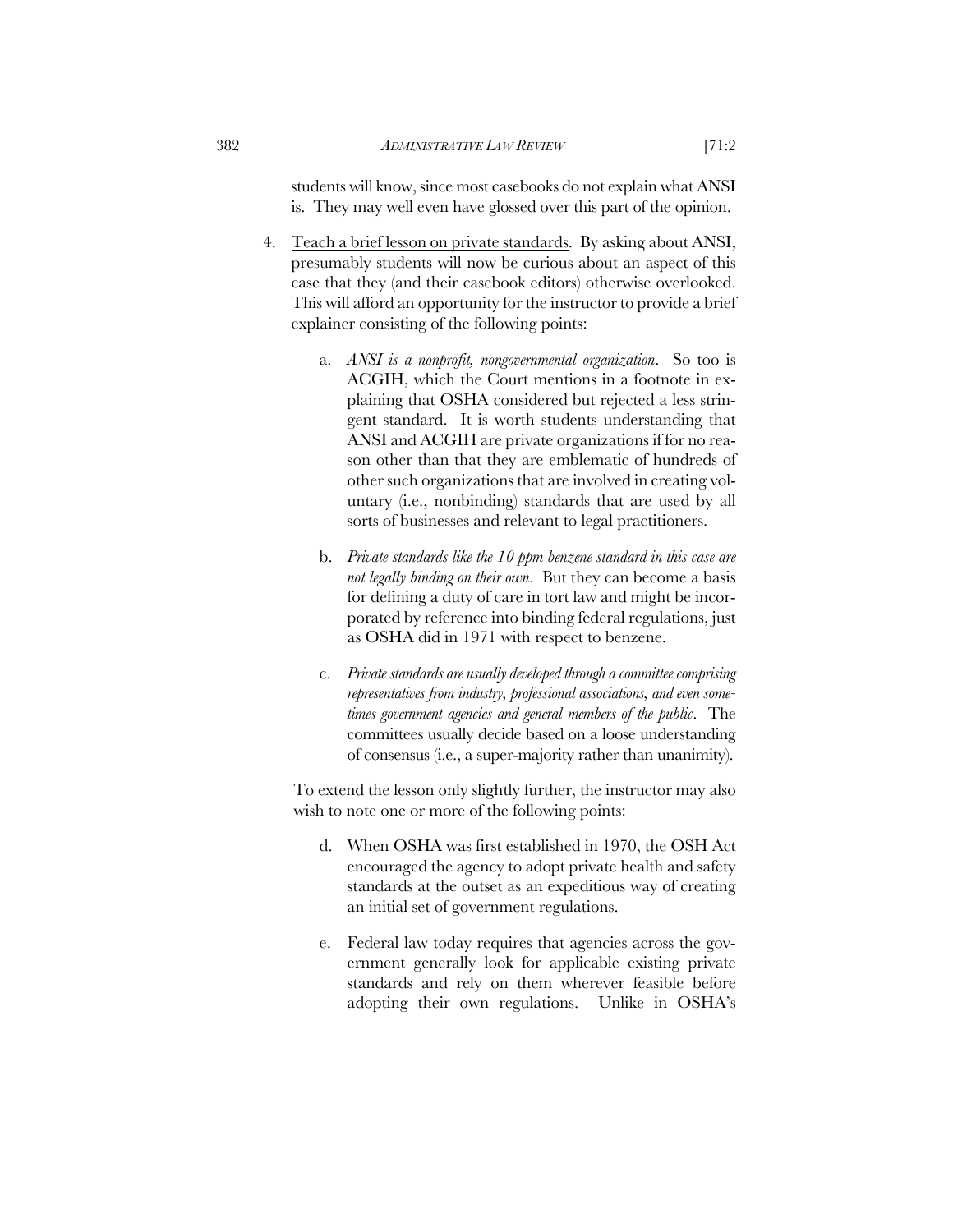opening years, the federal process for incorporation by reference today requires notice-and-comment rulemaking. Provisions of the NTTAA and OMB Circular A-119 further tend to assure that agencies engage in a more deliberate consideration of private standards before incorporating them into public regulations.

5. Return to the 1978 OSHA benzene revision. The instructor can contrast what OSHA did in 1971—basically just look for the most stringent private standard in existence—with what it did in 1978 to revise that standard—look independently at health studies and conduct its own rulemaking. With this background in mind about the underlying standard that OSHA was revising in its 1978 rulemaking, the instructor can then return to the steps that led up to the litigation that resulted in the Benzene Case.

## *B. Half-Class Lesson Plan*

**Learning objective:** To provide students with an understanding of private standards and how they are developed, and to help students begin to assess the underlying legal or policy considerations raised by government reliance on private standards.

**Class time:** Approximately thirty to forty minutes.

**Reading assignment:** In addition to excerpts from the Benzene Case contained in their casebooks or from the Penn Program on Regulation's Voluntary Codes and Standards website (www.codes-and-standards.org), students could be assigned to read an excerpt from the American Industrial Hygiene Association, USA Standard: Acceptable Concentrations of Benzene (ANSI Z37.4-1969) (1969), which is also available on the same website.

**Slides to use:** The entire PowerPoint slide deck accompanying this Teaching Guide has been developed for use in conducting this half-class session.

**Discussion questions:** Depending on how the instructor approaches teaching this material, any or all of Discussion Questions 1 through 5 in Part IV of this Teaching Guide could conceivably be used in conjunction with a half-class session. If the instructor wishes to use the PowerPoint slides to lecture, though, it would probably be best to hold off until the end of the lecture before inviting a short discussion organized around Discussion Question 1. The final slide in the slide set is designed as a possible way to summarize discussion around Question 1.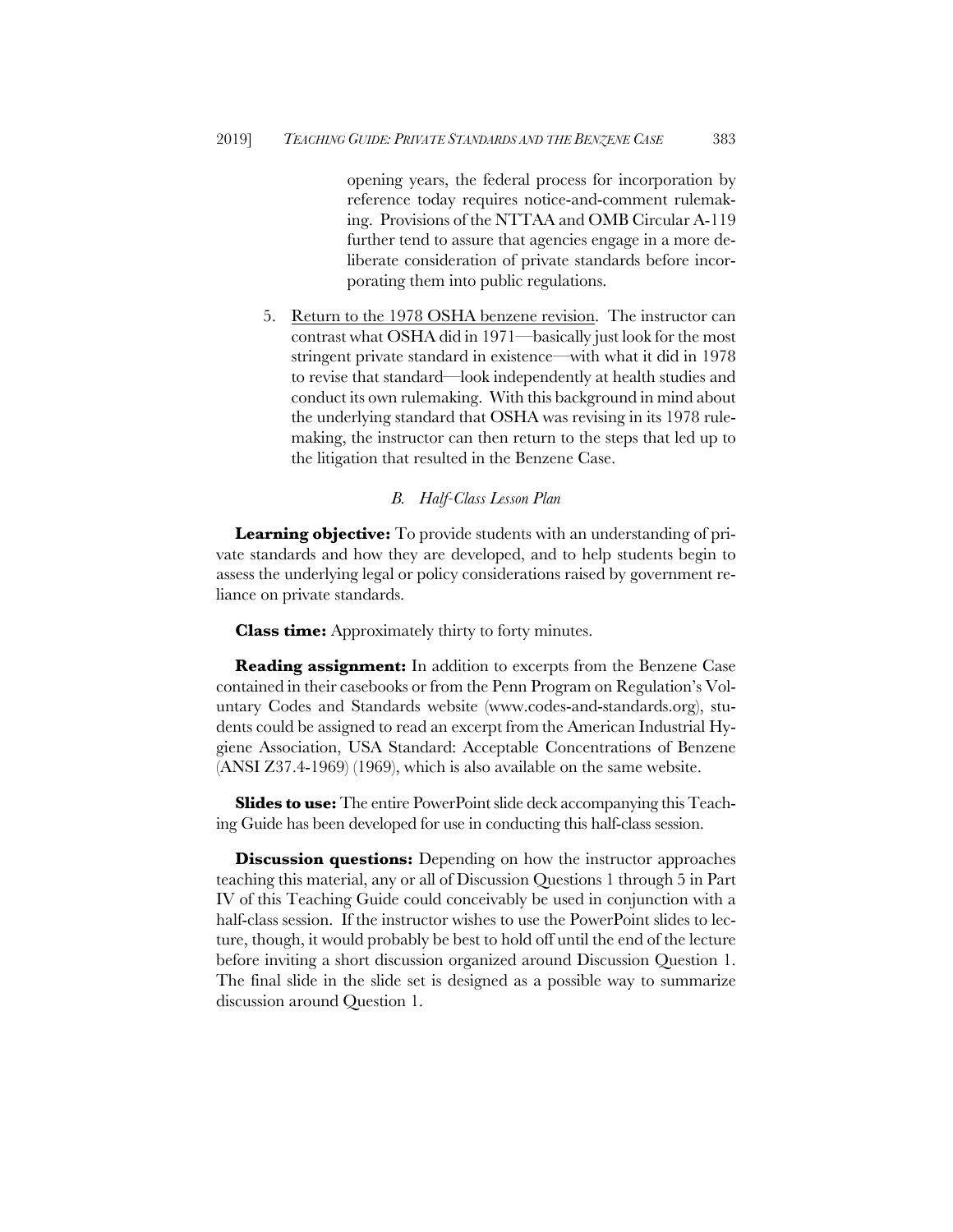**Outline for session:** The instructor might wish to introduce the session by asking the same opening questions as in the ten-minute lesson plan above: when the Court in its background discussion refers to the American National Standards Institute (ANSI), what is that organization? This then can lead into a lecture based around the PowerPoint slide set, with the key points to be offered with each slide indicated as below (with the numbers below referring to the corresponding slide numbers):

- 1. *Purposes of this Lesson*. The bullet points on this slide can certainly be adjusted and adapted depending on the individual instructor's learning objectives. But we have found the three main purposes that can be addressed in thirty to forty minutes are: (1) explaining the historical parts of the Supreme Court's opinion in the Benzene Case; (2) learning about private standards more generally; and (3) developing a basis for student reflection on the role of private standards in a regulatory system. The instructor might emphasize that these purposes are useful for practitioners in a variety of areas today, as private standards exist for almost any consumer product and industrial process. Using the Benzene Case to learn about standards may help students later in their careers in advising clients and helping them navigate a variety of public regulations and private standards.
- 2. *Government Actions in the Benzene Case*. It is important that students understand that the action under challenge in the Benzene Case is a 1978 revision made by OSHA to its permissible exposure limit for benzene, lowering to 1 ppm a standard that OSHA initially set at 10 ppm in 1971. This slide can be used to indicate how the OSH Act in 1970 contained a provision allowing OSHA to adopt private standards as part of binding public regulations without going through the notice-and-comment procedure that would normally be required under the APA.
- 3. *Private Standards in the Benzene Case* (Supreme Court's First Reference)*.* This slide excerpts the key passage in the Court's opinion that refers to the ANSI and the 1969 private standard on benzene concentrations in the air. If the instructor has not already called attention to this passage in introducing the lesson, this could be an opportunity to ask if anyone in the class knows what ANSI is or even whether students think ANSI is another government agency.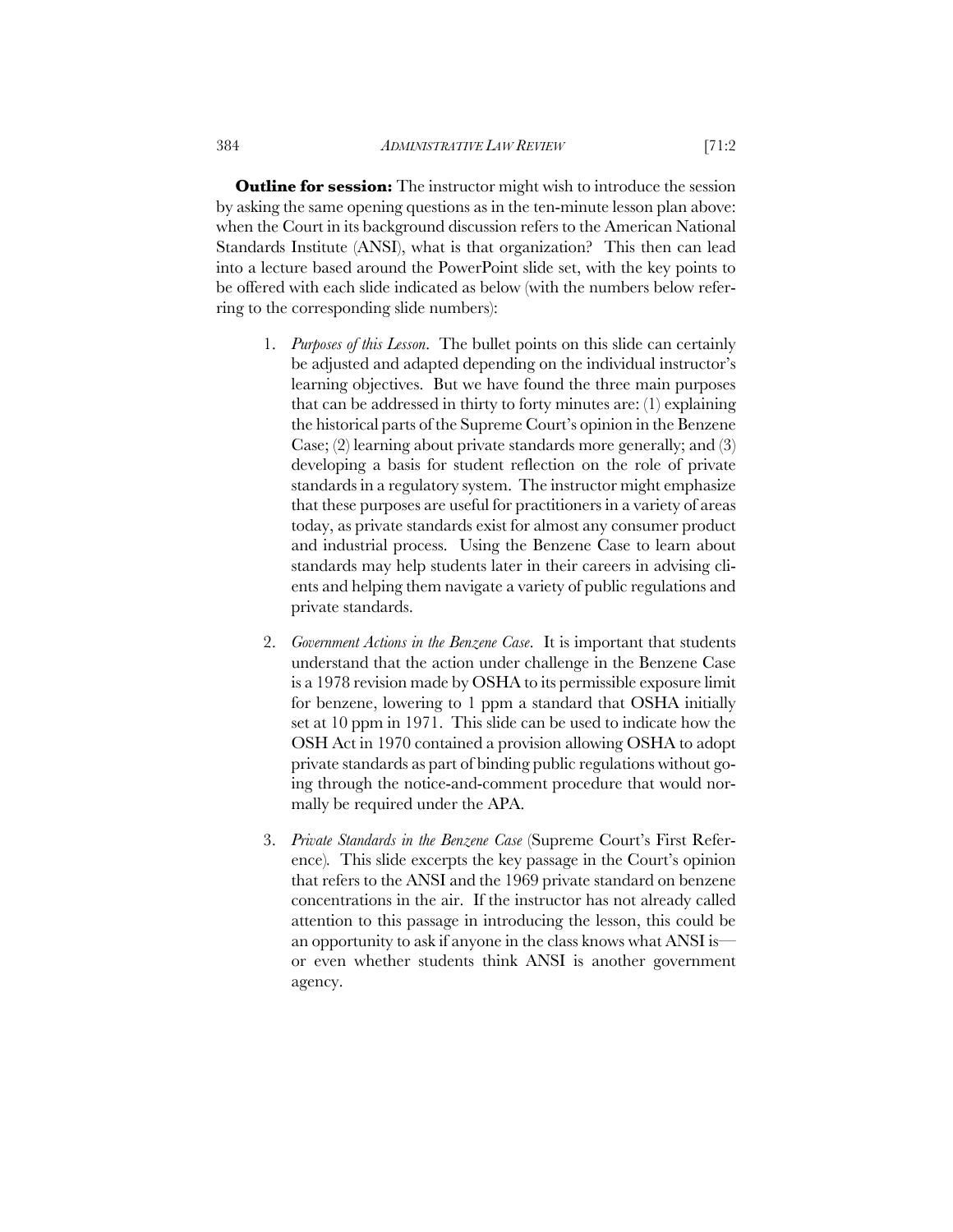- 4. *Private Standards in the Benzene Case* (Supreme Court's Second Reference)*.* If the assigned casebook or excerpt includes the footnote referring to ACGIH, this slide can be used to point out another private standards organization mentioned in the Court's opinion. If the excerpt does not include that reference, then the instructor who wishes to save time could delete this slide from the slide set and focus the lesson solely on ANSI. An instructor who chooses this latter route should then delete Slide 12 as well as the references to ACGIH in Slides 5 and 10.
- 5. *Questions Raised by the Court's Historical Account.* The remaining slides will help the students answer the questions posed on Slide 5. Asking them at the outset will make more concrete how the learning objectives of this lesson are to be met. The instructor might stress that, even though just ANSI and ACGIH are mentioned in the Benzene Case, these organizations are just two of hundreds of private standards organizations (although ANSI serves a distinctive role as accreditor rather than standards developer), and that nongovernmental standard-setting organizations have developed private standards for almost any consumer product and industrial process.
- 6. *The American National Standards Institute.* This slide provides a basis for answering the first question: what is ANSI? The material provided in this Teaching Guide, particularly in Section III.B, will give the instructor the needed material to cover in connection with this slide.
- 7. *ANSI's Organizational History.* This slide provides students with a summary of details about ANSI's organizational history, which will be important as a basis for the next slide and will make clear to them the difference between USASI and ANSI, a distinction that will be central to understanding the development of the 1969 benzene standard (Slide 10).
- 8. *The Basic Process of Private Standards Development.* This slide can be used to provide students with a high-level overview of private standards development. Section III.C of this Teaching Guide provides the instructor with the background information to convey to the students. The instructor need not delve into the nittygritty of the process followed at any specific standards organization. Rather, students should be given the big picture of committee-driven and consensus-based decisionmaking. But they also should be told that the specific procedural steps used to develop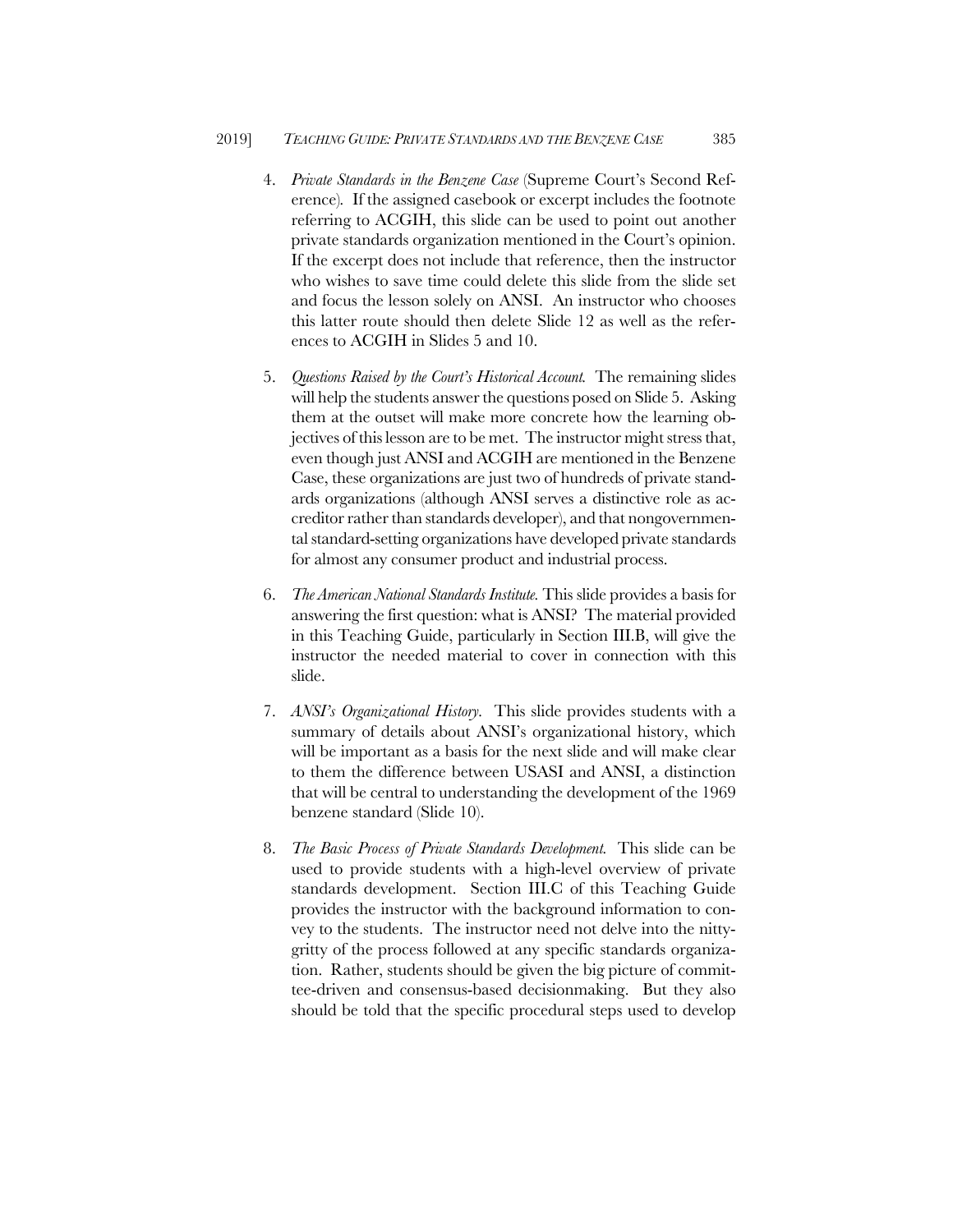standards vary from organization to organization. The final bullet point on this slide can be used to emphasize that ANSI is not itself a standards developer; its role is to set broad parameters on what a credible and fair standards development process looks like when initiated by a standards development organization.

- 9. *ANSI's "Essential Requirements*." Section III.C of this Teaching Guide provides useful background material for presentation with this slide. If students already have some familiarity with the procedures used by government agencies to create regulations, this slide can afford a basis for comparing the principles that ANSI has established for the development of private standards with the kinds of due process and APA requirements that public agencies must follow when developing regulations. Discussion Question 3 could be used if the instructor wished to spend more time focused on a comparison of procedures used in the context of public and private standards.
- 10. *Steps in Developing the 1969 "ANSI" Benzene Standard*. Sections III.A and III.B provide the information needed by the instructor to explain to students how the 10 ppm came about in 1969 and why it came to be called an ANSI standard by the Supreme Court, even though it was a standard initiated by the AIHA and adopted as a USA Standard by ANSI's predecessor, the USASI. The instructor might use this time to explain how the committee that developed the standard consisted of a few individuals but mostly representatives from industry, professional organizations, and government agencies. This discussion can also help introduce the next slide.
- 11. *The 1969 "ANSI" Benzene Standard*. This slide could be displayed when the instructor is still covering the process description outlined in the previous slide. Or to the extent that the instructor has assigned the Benzene Standard ahead of time for students to read, this could be an opportunity to ask a student or two to explain what they learned from reading the actual standard. Either here or during the previous slide, the instructor may also wish to note that the API—the organization that filed the lawsuit against OSHA when it tightened its benzene limit to 1 ppm in 1978 was represented on the committee that developed the initial 1969 standard that OSHA adopted in 1971.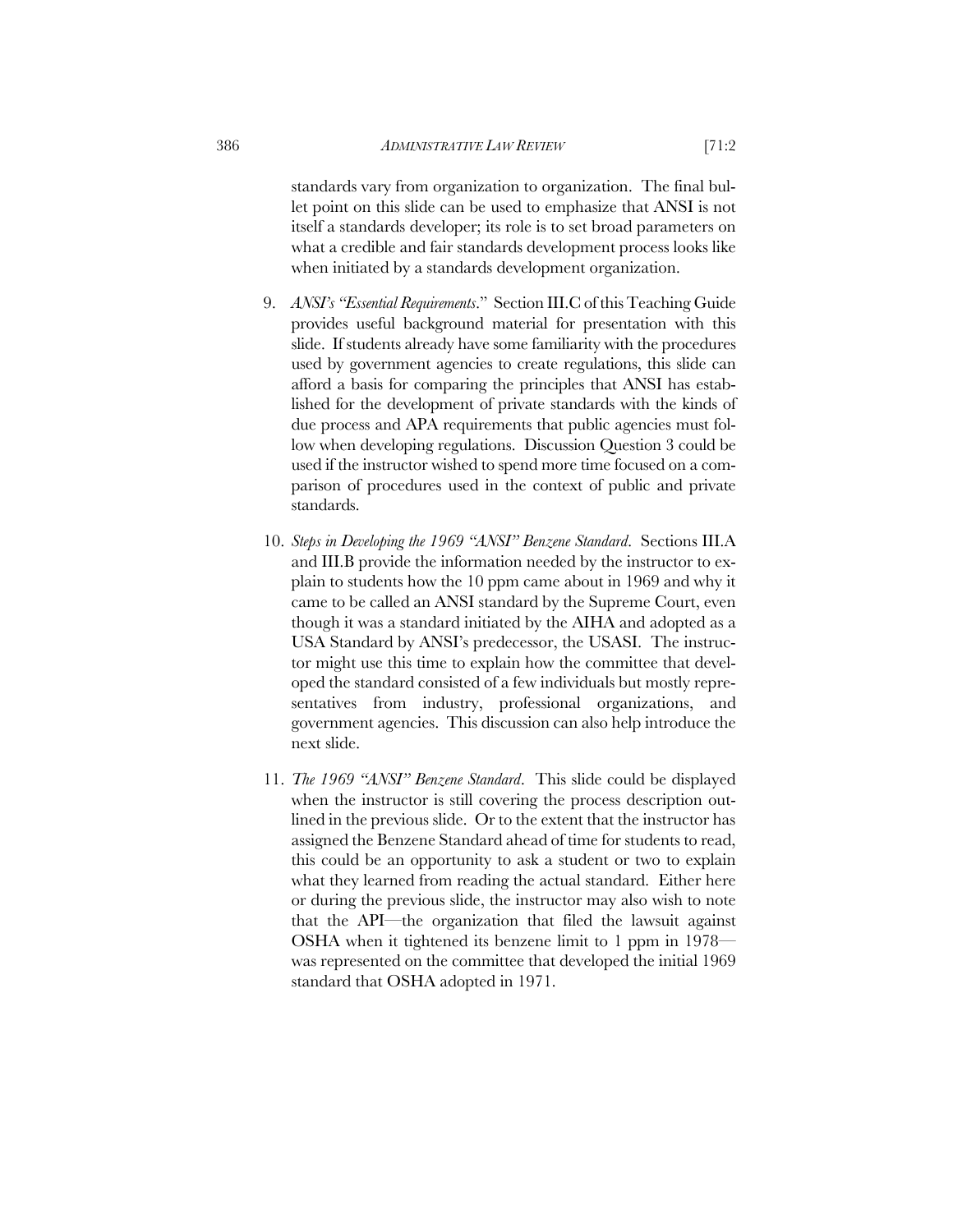- 12. *The American Conference of Governmental Industrial Hygienists*. This slide can be used to answer the second question posed on Slide 5. Section III.B of this Teaching Guide provides information about the ACGIH to convey to students. The Supreme Court opinion, recall, mentions in a footnote ACGIH's less stringent benzene standard and notes that OSHA chose the stricter ANSI standard over the ACGIH standard in 1971. This choice is notable in part because, in its 1971 rulemaking, OSHA incorporated dozens upon dozens of ACGIH standards for other chemicals but chose the ANSI standard for benzene and a small number of other chemicals.
- 13. *OSHA's Incorporation of the 1969 Benzene Standard*. This slide answers the third question posed on Slide 5. The instructor can explain that a "national consensus standard" is a term contained in the OSH Act, and that the Act authorized OSHA to incorporate into federal regulation a private standard issued by a "nationally recognized standards-producing organization" if the standard had been "formulated in a manner which afforded an opportunity for diverse views to be considered."138 This 1970 Act also specifically authorized OSHA to incorporate a national consensus standard without going through the normal notice-and-comment rulemaking process for a period of two years following the law's passage.
- 14. *OSHA's Incorporation of the 1969 Benzene Standard*. This slide provides students with the section of the *Federal Register* notice in which OSHA incorporated the ANSI standard. By comparing the content of OSHA's *Federal Register* notice with the full content of the private standard, the instructor can vividly drive home to students what it means to incorporate a standard by reference. The *Federal Register* notice only refers to the 1969 "ANSI" standard by its number: 737.4-1969 in Table G-2. Although OSHA indicates the 10 ppm 8-hour time weighted average, that is the only information it provides about the standard. By contrast, the standard itself spans two full pages and contains additional details, such as the "acceptable maximum for peaks" (50 ppm) which cannot be exceeded for more than ten minutes, even if the average level is below 10 ppm during an 8-hour period. OSHA's *Federal Register* notice also does not explicitly include the private standard's provision for a 25 ppm "acceptable ceiling concentration," nor does it mention the provisions related to air "sampling procedure and analytical methods."

<sup>138.</sup> 29 U.S.C. § 652(9) (1994).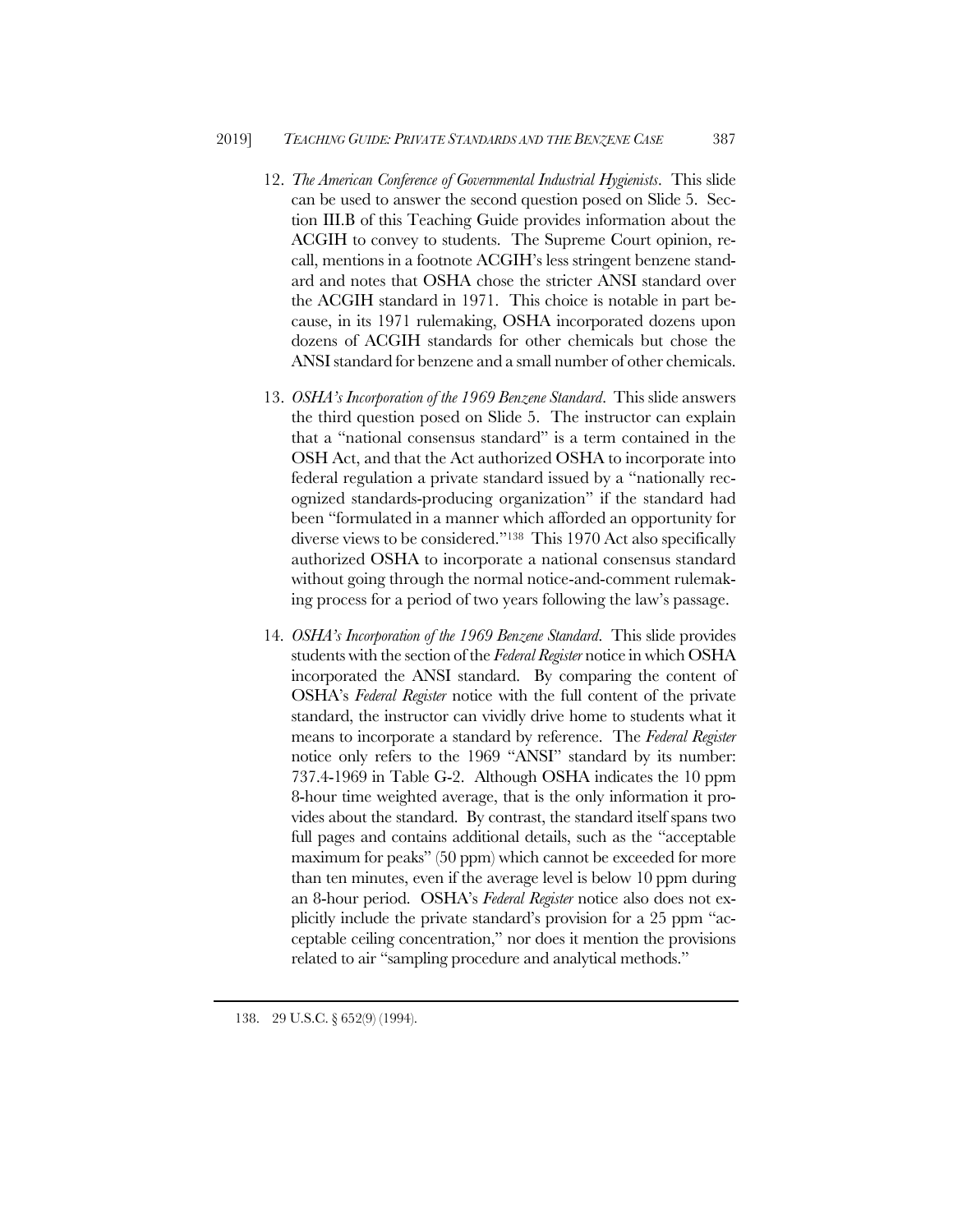- 15. *Incorporation by Reference Today*. Lest students leave the lesson thinking that OSHA's adoption of a private standard in 1971 was some historical oddity, the lesson can be concluded by reminding students that hundreds of private standards development organizations exist and that federal agencies have incorporated by reference thousands of private standards across a broad range of regulatory domains. Indeed, federal law, in the form of the NTTAA, actually requires agencies to incorporate by reference whenever feasible and consistent with other statutory requirements. Section III.D of this Teaching Guide provides further background information that can inform the instructor's discussion of incorporation by reference.
- 16. *Policy Considerations with Reliance on Private Standards*. To conclude, the instructor can invite students to reflect on the role that private standards ought to play in informing or even providing the sole basis for government regulations. The treatment of policy tradeoffs in Section III.D of this Teaching Guide provides a helpful synopsis that an instructor can use either to wrap up the lesson with a concluding lecture on policy considerations or to guide a reflective concluding discussion with the class.

## *C. Full-Class Lesson Plan*

**Learning objective:** To provide students with an understanding of private standards and how they are developed, and to help students begin to assess the underlying legal or policy considerations raised by government reliance on private standards.

Although the overall learning objective could remain the same for the fullclass lesson as for a partial class session, the additional time available in a full class session can be used to inculcate a deeper understanding of private standards and their implications. Instructors can encourage students to engage in greater discussion, or additional time can be used to show some of the videos available at www.codes-and-standards.org that are relevant to this lesson.

The additional time can also be used to spend more time on incorporation by reference, which is only briefly introduced in this Teaching Guide but is covered in considerable depth in the course module developed by Professor Emily Bremer, available at www.codes-and-standards.org. Finally, the additional time could be used to facilitate a discussion around possible private nondelegation doctrine concerns raised by the OSH Act's requirement that OSHA initially adopt private standards as federal law without engaging in notice-and-comment rulemaking.

**Class time:** Sixty to eighty minutes.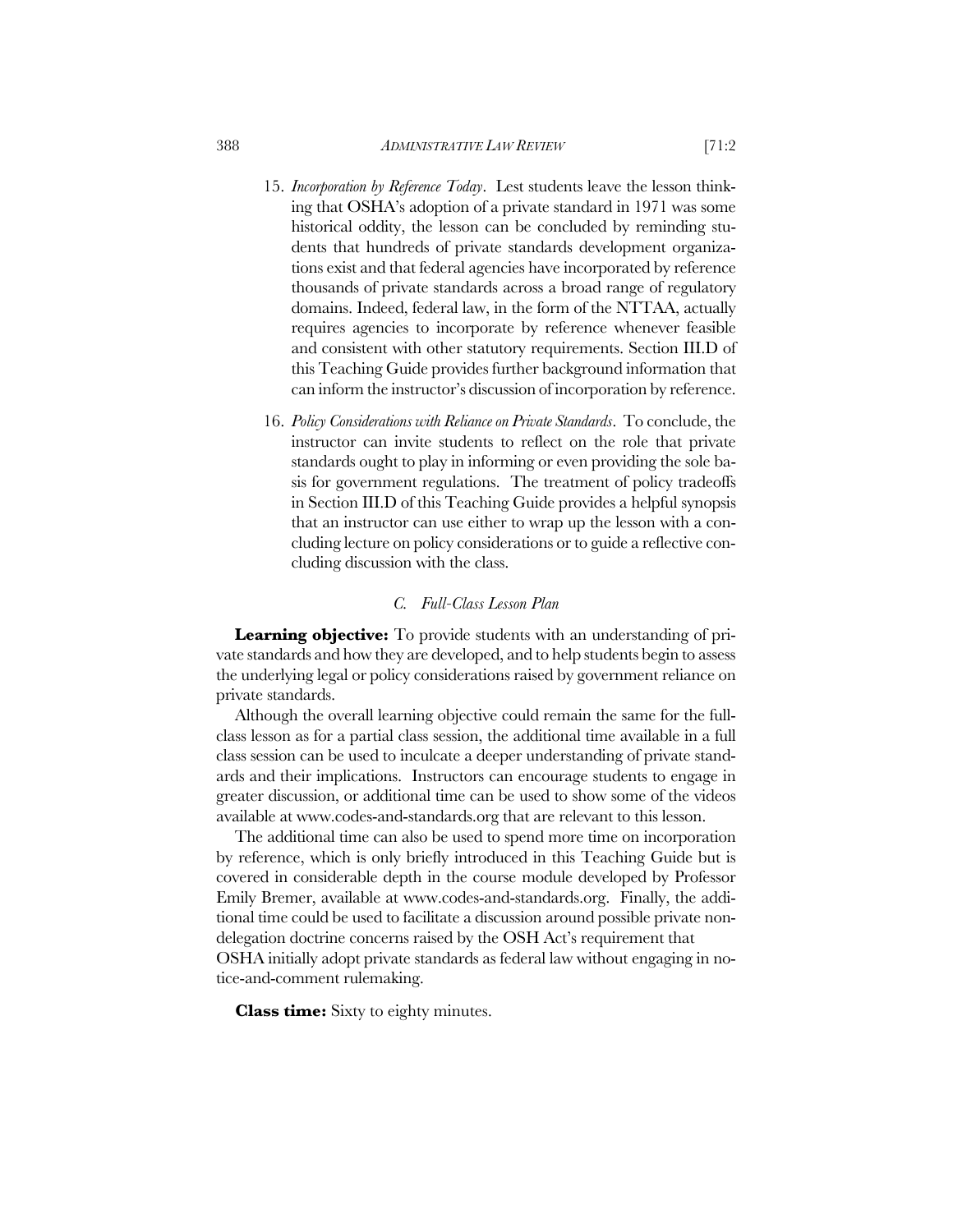**Reading assignment:** In addition to the readings assigned for the halfclass session—that is, excerpts from the Supreme Court opinion in the Benzene Case and the original of the 1969 benzene standard—the instructor may wish to assign additional readings depending on how the additional half period for this lesson will be used. If the additional time will be used to explore incorporation by reference in greater detail, the instructor may find it useful to assign OMB Circular A-119<sup>139</sup> or  $\S 12$ (d) of the NTTAA.<sup>140</sup>

**Optional reading:** The instructor may also wish to ask students to visit www.standardslearn.org, ANSI's online learning resource for private standards. The site contains various educational materials and a couple of short courses on the topic, from which one or more could be assigned.

**Slides to use:** The entire set could be used to take the students through the main points at the same pace as in the half-class lesson, thus allowing more time at the end for discussion or for covering additional related material (such as more on incorporation by reference or the exploration of the private nondelegation doctrine). Or the entire slide set could be used but at a pace that would allow a greater opportunity for student discussion and facilitated reflection along the way.

**Discussion questions:** Any or all of the discussion questions in Section IV of this Teaching Guide could be used, especially if the instructor planned to use a full class session so as to allow time for greater student discussion.

**Outline for session:** The outline contained in the plan for the half-class lesson could provide the basis at least for the first half of the full-class lesson. Then the instructor might refer to Professor Emily Bremer's Teaching Guide on incorporation by reference, also available at www.codes-and-standards.org to develop a plan for the remaining additional time. Both Teaching Guides are intended to spark the instructor's own creativity, and faculty are encouraged to pursue their own avenues with these materials.

## VI. ADDITIONAL READINGS

Emily S. Bremer, *Incorporation by Reference in an Open-Government Age*, 36 HARV. J.L. & PUB. POL'Y 131 (2013).

Emily S. Bremer, *New Rules on Incorporated Standards Encourage Necessary Public-Private Collaboration*, REG. REV. (Jan. 27, 2015), https://www.theregre view.org/ 2015/01/27/ bremer-public-private-collab/.

<sup>139.</sup> *See* OFFICE OF MGMT. & BUDGET, *supra* note 123.

<sup>140.</sup> National Technology Transfer and Advancement Act of 1995 § 12(d), 15 U.S.C. § 272 note (2012).